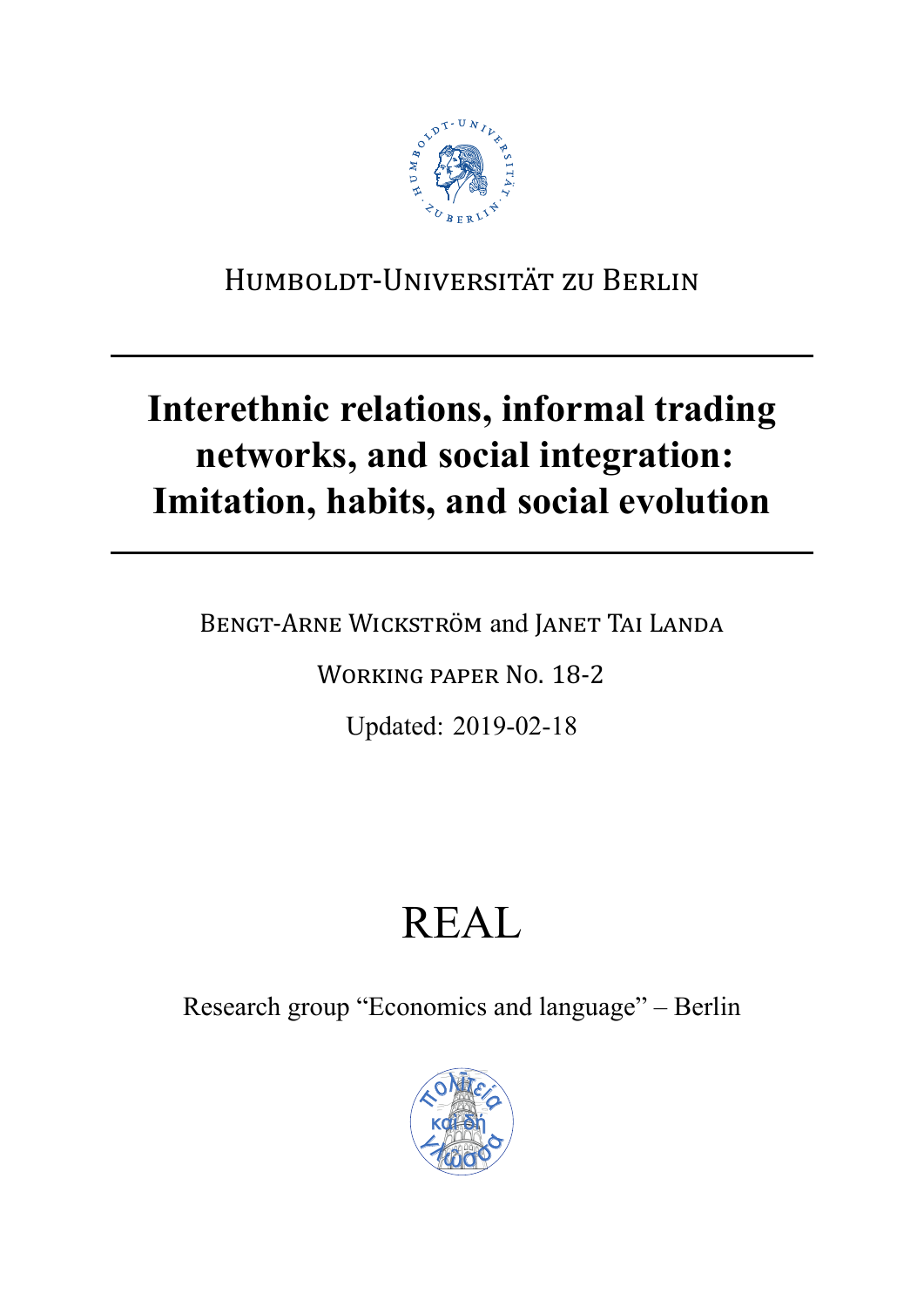## Interethnic relations, informal trading networks, and social integration: Imitation, habits, and social evolution<sup>\*</sup>

BENGT-ARNE WICKSTRÖM<sup>†</sup> and JANET TAI LANDA<sup>‡</sup>

#### **Abstract**

The ethnically homogeneous middleman groups (EHMGs), which are informal trading net-works, are ubiquitous in less-developed economies where the legal infrastructure for contract enforcement is not well developed. This paper develops a formal model of social interaction among members of the EHMG as well as of social interaction in more general situations in a society consisting of identifiable ethnic or linguistic groups

Behavioral patterns are transmitted between generations and altered via imitation in social contacts. The model demonstrates how different discriminatory behavioral patterns can evolve and persist over time.

One result is that the trust between such groups can increase due to a higher frequency of inter-group contacts.

**Keywords**: cultural transmission units, ethnic networks, inter-ethnic interaction, imitation, identity, trust

**JEL classification**: E71, B52, J15, Z13

This essay has been published as:

WICKSTRÖM, BENGT-ARNE and JANET TAI LANDA (2018). "Interethnic relations, informal trading networks, and social integration: Imitation, habits, and social evolution". In: *Journal of Bioeconomics* **20**: 263–286.

†Andrássy-Universität Budapest Email: *bengt-arne.wickstroem@andrassyuni.hu*

‡York University, Toronto Email: *jlanda@yorku.ca*

<sup>\*</sup>Earlier versions of this paper were presented by Bengt-Arne Wickström at the Universities of Haifa and Bergen, as well as at the Max Planck Institute in Jena. We want to thank the participants at these meetings for many interesting comments. We are also grateful to two anonymous referees for their constructive suggestions. Part of the work of Bengt-Arne Wickström was carried out in the Research group "Economics and language" in Berlin, which is receiving funding from the European Union's Seventh Framework Program (Project MIME – grant agreement 613344). This support is gratefully acknowledged.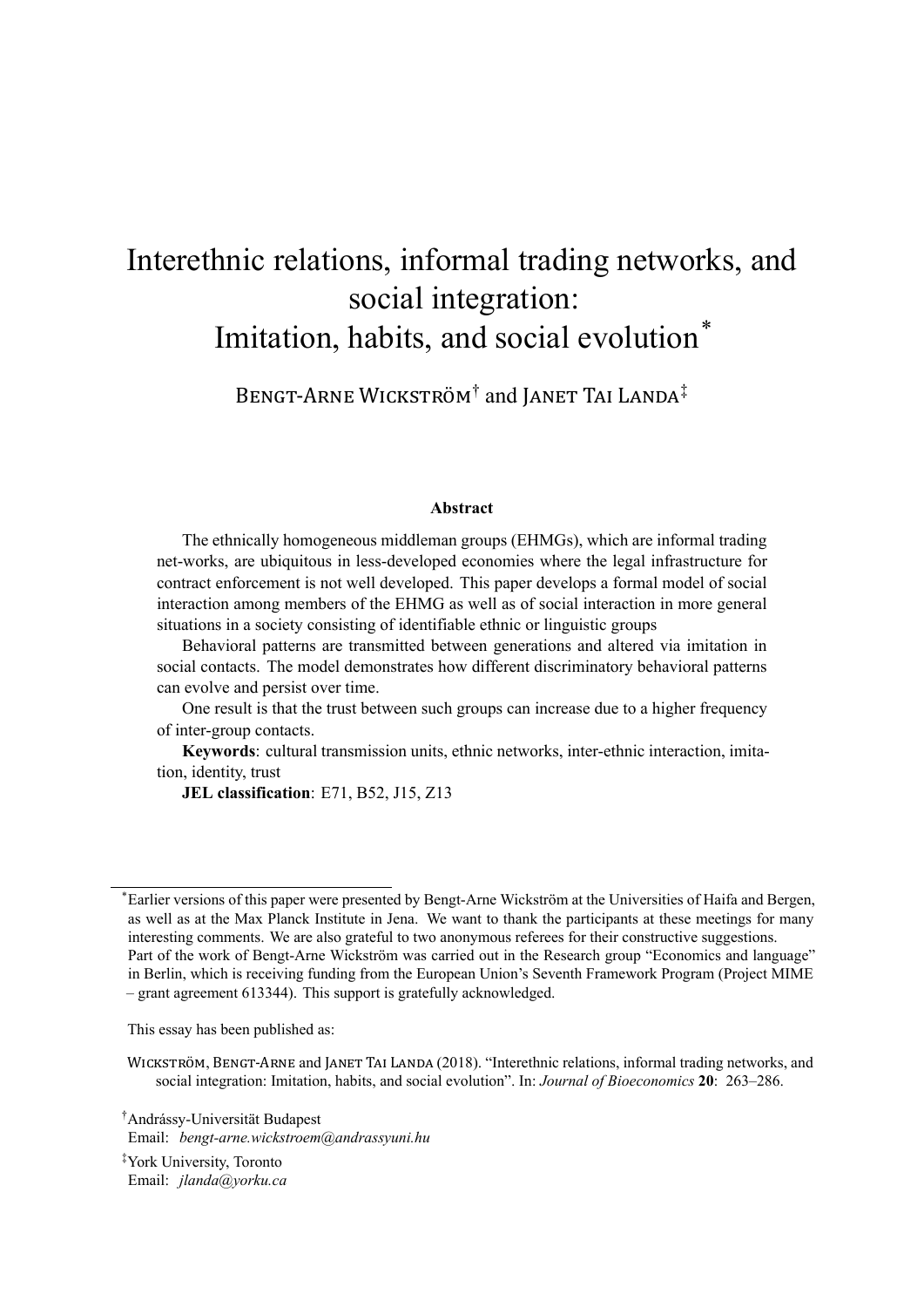#### **1 INTRODUCTION**

The ethnically homogeneous middleman groups (EHMGs), which are informal trading networks, are ubiquitous in less developed economies where the legal infrastructure for contract enforcement is not well developed. Classic examples of these informal trading networks are the ethnic or religions networks established by Chinese traders in Southeast Asia, the East Indian traders in East Africa, the Lebanese traders in North Africa, the Syrians in West Africa, the Jews in medieval Europe, etc. LANDA (1981), CARR and LANDA (1983) (reprinted in LANDA, 1994), and LANDA (2016) have developed a theory of the EHMG as a low-cost club-like institutional arrangement, alternative to contract law and vertically integrated firms, for the enforcement of contracts in environments characterized by contract uncertainty. Crucial to the theory is the idea that under conditions of contract uncertainty, a trader will choose to trade with partners with whom he/she has a particular tie, such as kinship or ethnicity. This is because codes of ethics or social norms are embedded in kinship or ethnic ties which promote mutual trust, and hence facilitate the enforcement of contracts. Furthermore, social sanctions exist to punish those who violate the norms of behavior governing kinship/ethnic relations. The aggregate effects of individual traders' discriminatory choice of trading partners along kinship or ethnic lines, is the emergence of the macro phenomenon of the EHMG, or ethnic trading network.

In this paper, we develop a model of social interaction between identifiable ethnic or religious groups. The point of departure is the theory of the EHMG, but we extend and generalize it to a wider scope of social situations, such as the treatment of ethnic or linguistic minorities or immigrant groups. One key feature is that group membership is observable, but not individual types. This opens up for different behavior towards individuals of different groups.<sup>1</sup> The behavior towards other people is modeled to be determined by upbringing, experience, and social norms.

This is done within a framework of imitation and limited rationality. Specifically, we assume that basic behavior is determined by a combination of upbringing and intentional choice influenced by experience (imitation) and social norms (behavioral dissonance).<sup>2</sup> That is, preferences formed by one generation of individuals (for example, merchants choosing kinsmen or fellow-ethnics as trading partners) are culturally transmitted through upbringing to the individuals of the following generation (sons of merchants), who then through their interaction with other individuals see the "inherited" habits reinforced or questioned. This experience in connection with the prevailing social norms as well as immediate individual benefits influences their possible decision to adopt a new behavior pattern. This pattern is then transmitted to the subsequent generations as the habits of the family, etc.

In contrast to many (economic) theories of evolution, the fitness of various types after social interactions is hence not an exogenous collection of parameters multiplying the frequency of each encounter, but is partially endogenously determined through conscious decisions of limited rationality. This approach is similar to that of WICKSTRÖM (2005).<sup>3</sup>

The model of individual choice rests on the implicit assumption that behavioral patterns

 $1$  This aspect of our model is similar to models of statistical discrimination; see, for instance, AIGNER and CAIN (1977).

 $2$  In the language of evolutionary theory, we could say that behavior is determined by inheritance (of phenotype), environmental influence, and intentional choices.

<sup>&</sup>lt;sup>3</sup> Of course, there exists a large literature on imitation theory; see, for instance, ACCINELLI, BRIDA, and SÁNCHEZ CARRERA (2011) or – also for experimental evidence – APESTEGUIA, HUCK, and OECHSLER (2007).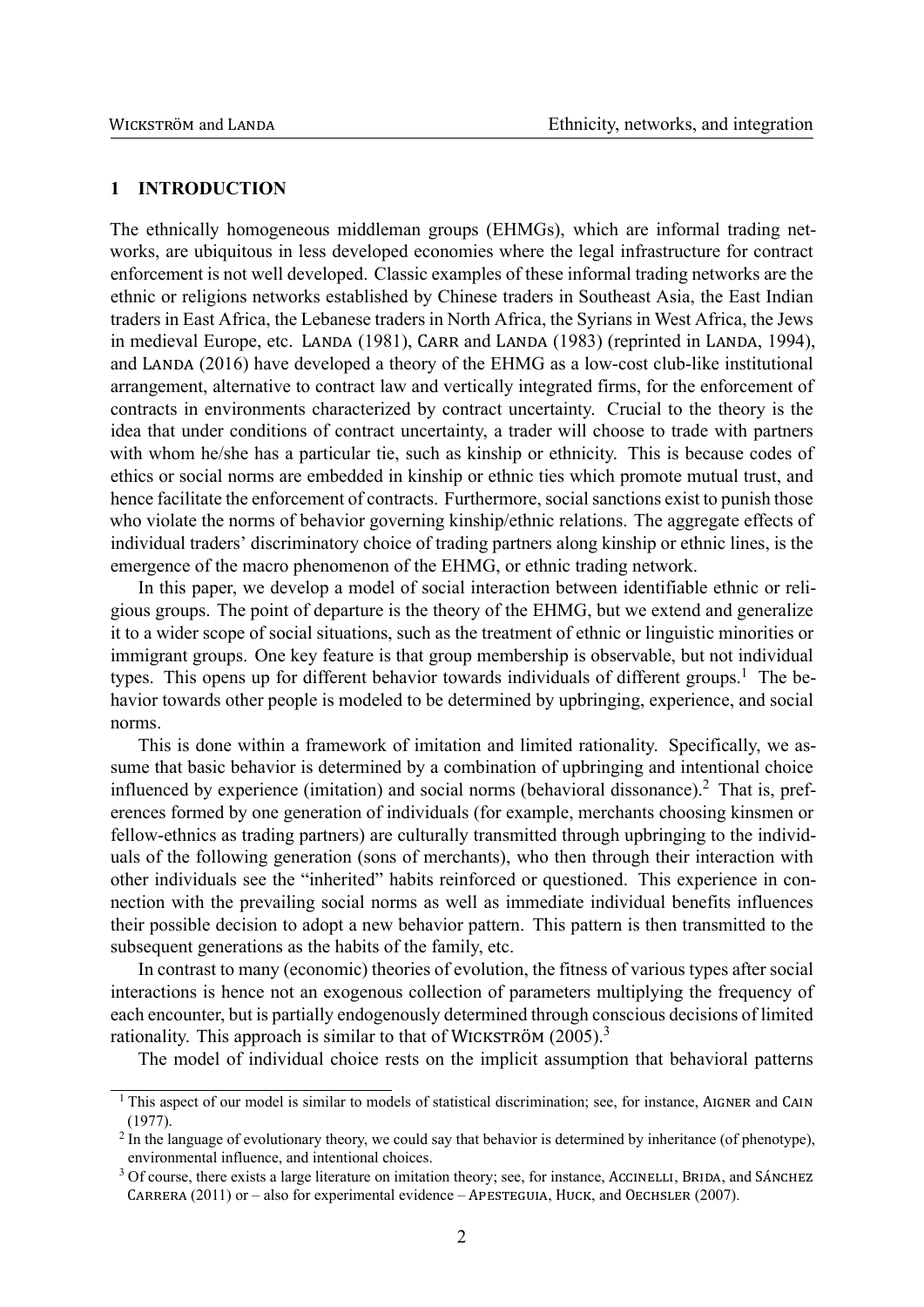formed at early stages of life are not altered at later ones independently of incentives facing the individual. That is, the first experiences in life and the then prevailing norms form the individual for the rest of its life, and this behavioral pattern is transferred as the *a priori* behavior to the individuals of next cohort. This hypothesis of *behavioral sclerosis* has some intuitive appeal and is the implicit assumption behind most of the discussion of the formation of social norms and evolutionary theory of games. Also the literature on investment in human capital, see for instance STIGLER and BECKER (1977), or the learning-by-doing literature can be viewed as supporting such a hypothesis.

### **2 THE EHMG AS A CULTURAL TRANSMISSION UNIT AND ITS EXTENSION TO SOCIAL INTEGRATION IN MODERN MULTI-ETHNIC SOCIETIES**

LANDA (1991) developed a theory of the EHMG as a transmission unit. The relative success in cultural transmission – defined as the inheritance of determinants of behavior – depends on parents teaching their children and relatives, and individuals learning from or imitating the behavior of others, such as teachers, priests, or "big men". It is social learning that causes the communication of cultural traits directly from individual to individual, so that culture is a "population-level phenomenon". Cultural inheritance is important in the evolution of human behavior because it economizes on the costs of learning. Individuals, embedded in a cultural population, can learn to adapt to local condition by copying or imitating the everyday behavior of others in that cultural group. Copying or imitating soon becomes habitual and so the habit of behaving in a particular way will be reflected in the behavior of future generations of middleman-entrepreneurs. Thus, ethnocentrism of members of the EHMG is reinforced; those who are already in the middleman group will continue to prefer to choose trading partners from the younger generation belonging to the same kinship/ethnic group, thus excluding members of other ethnic groups. The cultural or ethnic boundaries of middleman trading networks thus persist over time.

This framework can, of course, be extended to cover other social phenomena than only ethnic trading patterns. With our model we try to embed the EHMG phenomena in a wider structure of interactions between identifiable social groups. Thereby we can throw some light on the persistence of many social structures and the slow or non-existent integration and inclusion of individuals from different background in the greater society. This, of course, can lead to discrimination and a lack of cohesion in society.

Our analysis can also illuminate the background of part of the resistance to globalizing tendencies that we can observe in today's world. This manifests itself for example as providing the ground for populist xenophobic movements in many European countries. Partially this seems to be a consequence of the free movement of labor as a core part of European integration and – probably even more relevant – a result of the refugee crisis. The societies become more and more heterogeneous. At the same time, there is very little social contact between individuals across groups. This seems to lead to situations where members of different groups distrust members of other groups, and we end up with a segmentation of society. The equilibria of our model can help explaining such phenomena.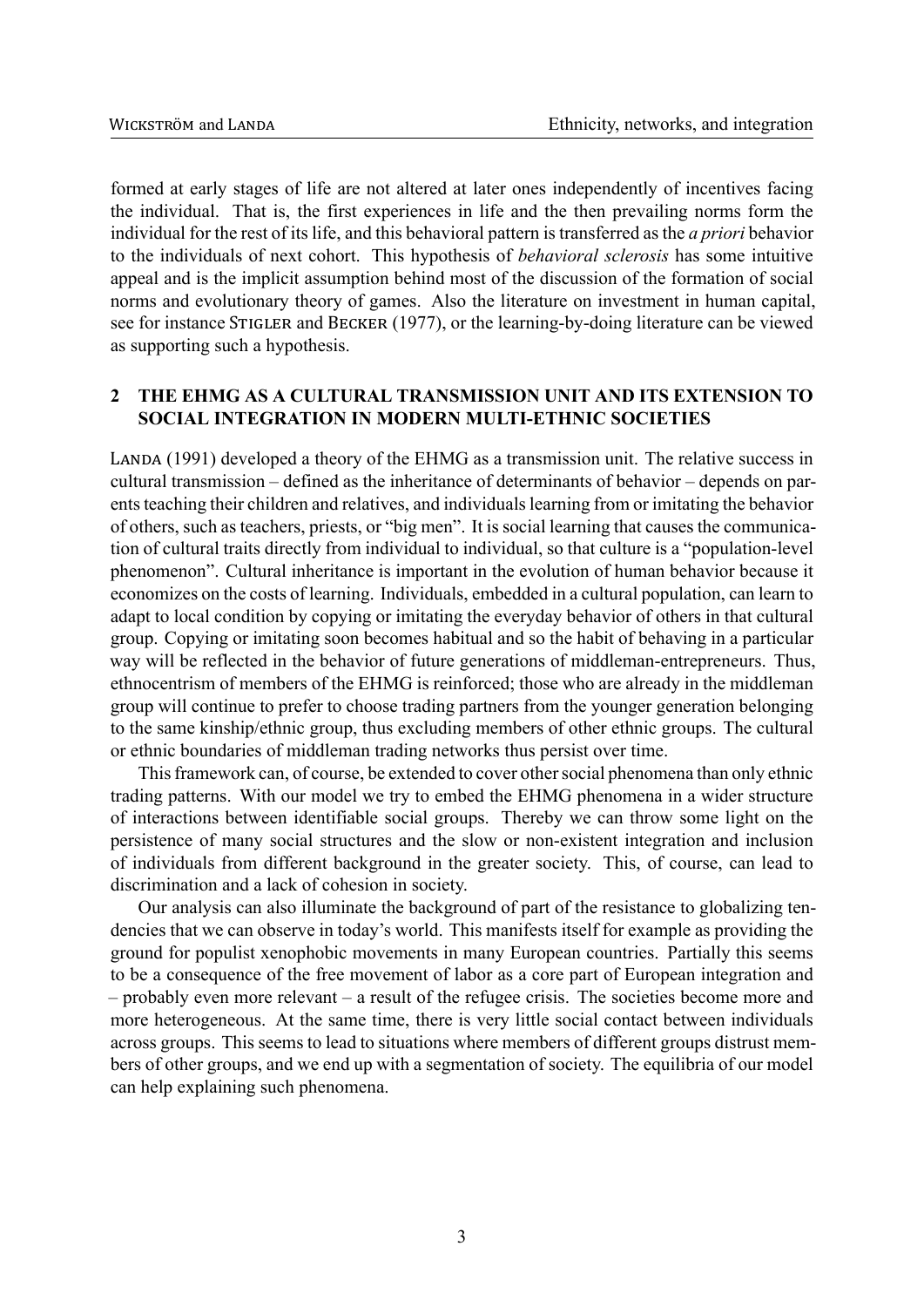#### **3 A FORMAL MODEL OF CULTURAL TRANSMISSION**

A basic assumptions underlying this work are that individual behavioral patterns are formed through imitation in the youth of an individual and thereafter remain largely unchanged. We operationalize this to mean that the behavioral characteristics of the parent is taken over by the child and retained unless the child at the beginning of life encounters a different behavioral pattern outside of the home. This interaction might cause the individual to change to a different behavior pattern.

#### **3.1 BASIC STRUCTURE**

Specifically, we limit ourselves to two distinct ethnic groups of people (referred to by the letters p and  $\pi$  in describing their behavioral characteristics; in general, we will adopt the convention of using Latin letters referring to one group and Greek letters referring to the other one) with whom each individual has to interact: the own group  $(Latin)$  and the others (Greek). Most of the analysis will be made from the point of view of the first group. The expressions pertaining to the other group can all be had by substituting Greek letters for the Latin ones and *vice versa*. Three possible behavioral patterns, types, are assumed:

type 1: trust all type 2: trust only group members type 3: trust nobody

By an encounter of two individuals the following payoffs are possible:

- $(u_{tt}, u_{tt})$  if both individuals trust one another,
- $(u_{cc}, u_{cc})$  if both distrust and try to cheat one another, and
- $(u_{tc}, u_{ct})$  if the first individual is trusting and the second one cheats the first one.

We assume the interaction to be of the prisoner's dilemma type:<sup>4</sup>

ASSUMPTION 3.1  $u_{ct} > u_{tt} > u_{cc} > u_{tc}$ 

The information structure of the model is given by the following assumption:

ASSUMPTION 3.2 The type of another person is not observable before an interaction, but its ethnicity is.

<sup>&</sup>lt;sup>4</sup> This seems to us to be the natural assumption given the asymmetry of the situation. Note that the interactions are not in the form of a traditional coordination game. A simple coordination game (kissing a person on the right or left cheek when meeting) of course is symmetric and would have  $u_{ir} = u_{ri}$  (in both cases a kiss on the mouth would result, which might be against accepted conventions:  $u_{11} = u_{rr} > u_{1r} = u_{r1}$ ). This does not capture the asymmetry of the situation. If I am gullible and cheated, I am bound to lose more than if I am prepared to be cheated. Similarly, if I cheat a trusting person, I should gain more than if I trust my opposite.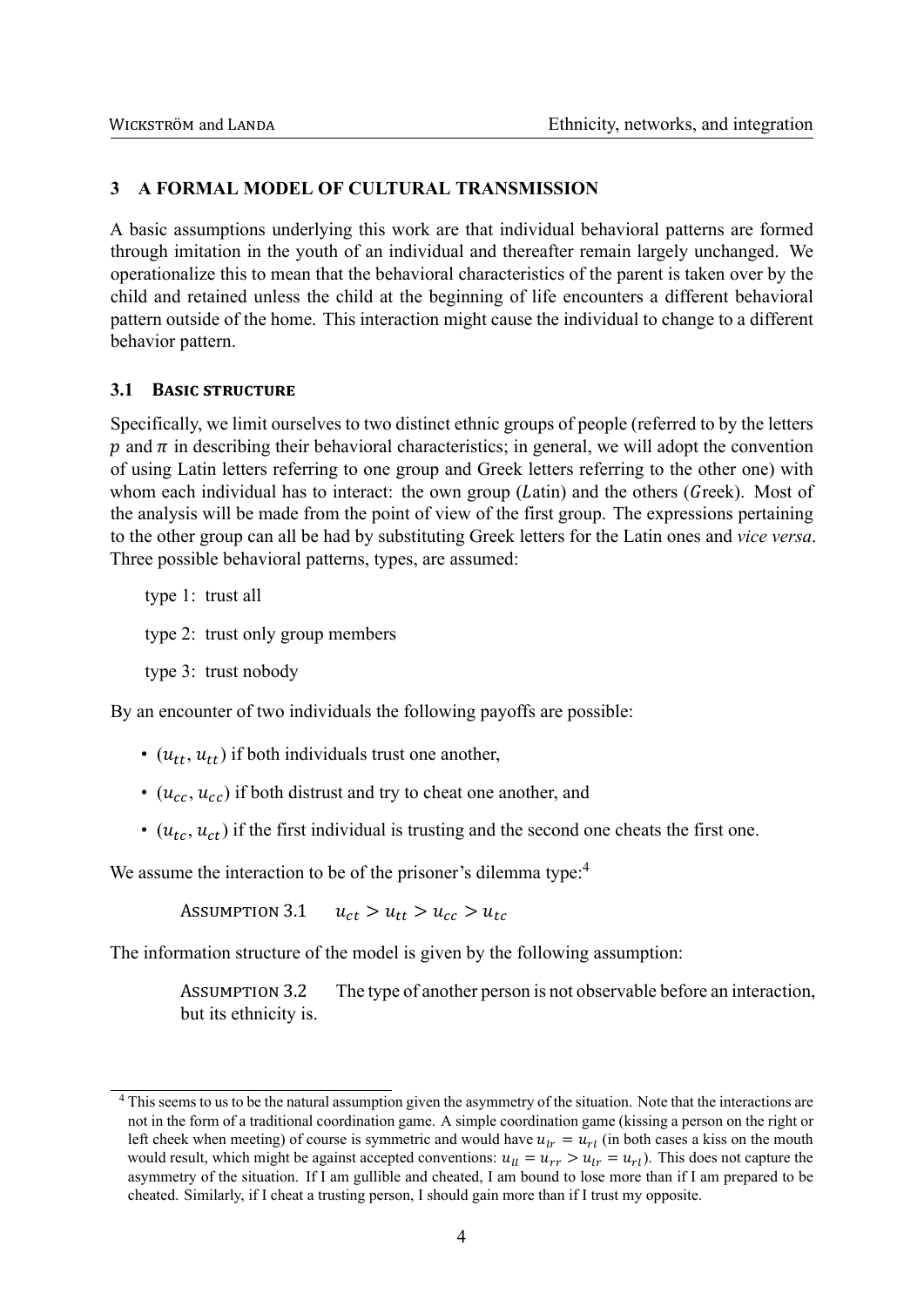Letting  $p_i$  and  $\pi_i$  denote the fractions of the individuals of type *i* in the respective groups, denoting by  $r$  the probability that an individual from the first  $(L)$ -group encounters an individual from the same group (and by  $\rho$  the probability that a  $G$  –individual encounters a  $G$  –individual), and assuming that the behavioral patterns are distributed homogeneously in the two populations, we can write the expected utility of the encounters for an individual of each type:

$$
EU_1 = u_{tt} [r (p_1 + p_2) + (1 - r) \pi_1] + u_{tc} [rp_3 + (1 - r) (\pi_2 + \pi_3)]
$$
  
\n
$$
EU_2 = u_{tt} r (p_1 + p_2) + u_{ct} (1 - r) \pi_1 + u_{tc} rp_3 + u_{cc} (1 - r) (\pi_2 + \pi_3)
$$
 (3.1)  
\n
$$
EU_3 = u_{ct} [r (p_1 + p_2) + (1 - r) \pi_1] + u_{cc} [rp_3 + (1 - r) (\pi_2 + \pi_3)]
$$

It is readily seen that  $EU_3 > EU_2 \geq EU_1$  for  $r > 0$ :

REMARK 3.1 The unique Nash equilibrium in dominant strategies in a one-shot game is to trust nobody, that is,  $p_3 = \pi_3 = 1$  with an expected payoff for everyone equal to  $EU_3^* = u_{cc}$ .

This equilibrium is Pareto dominated by, for instance, a situation with  $p_1 = \pi_1 = 1$ , which for everyone has an expected payoff of  $EU_1^* = u_{tt}$ .

#### 3.2 **EVOLUTIONARY DYNAMICS AND BEHAVIORAL SCLEROSIS**

The equilibrium in dominant strategies might not be relevant, though, if individual behavior is determined once and for all for each individual at the beginning of life. As noted above, we assume that the individual *a priori* in the first interaction with an individual outside the immediate family imitates the type of the parent (its "phenotype"), and then possibly adjusts its behavioral pattern due to the influences of the surroundings. This adjustment depends on the first such outside interaction and the prevailing social norm (*i.e.*, the environment), and the opportunity costs of having a certain behavioral pattern (which captures the intentional aspect of the behavior). For an individual from the  $L$ -group, the probability of a certain encounter depends on all the frequencies  $p_i$ 's and  $\pi_i$ 's, as well as r, the social norms within the ethnic group are given by the distribution of the  $p_i$ 's, and the opportunity costs by the  $u_{ij}$ 's.



FIGURE 3.1 The dynamic structure of model

The basic structure of our model is schematically given in figure 3.1. We describe it with a set of functions f giving the transition probabilities between the individual types. For  $i \neq k$ ,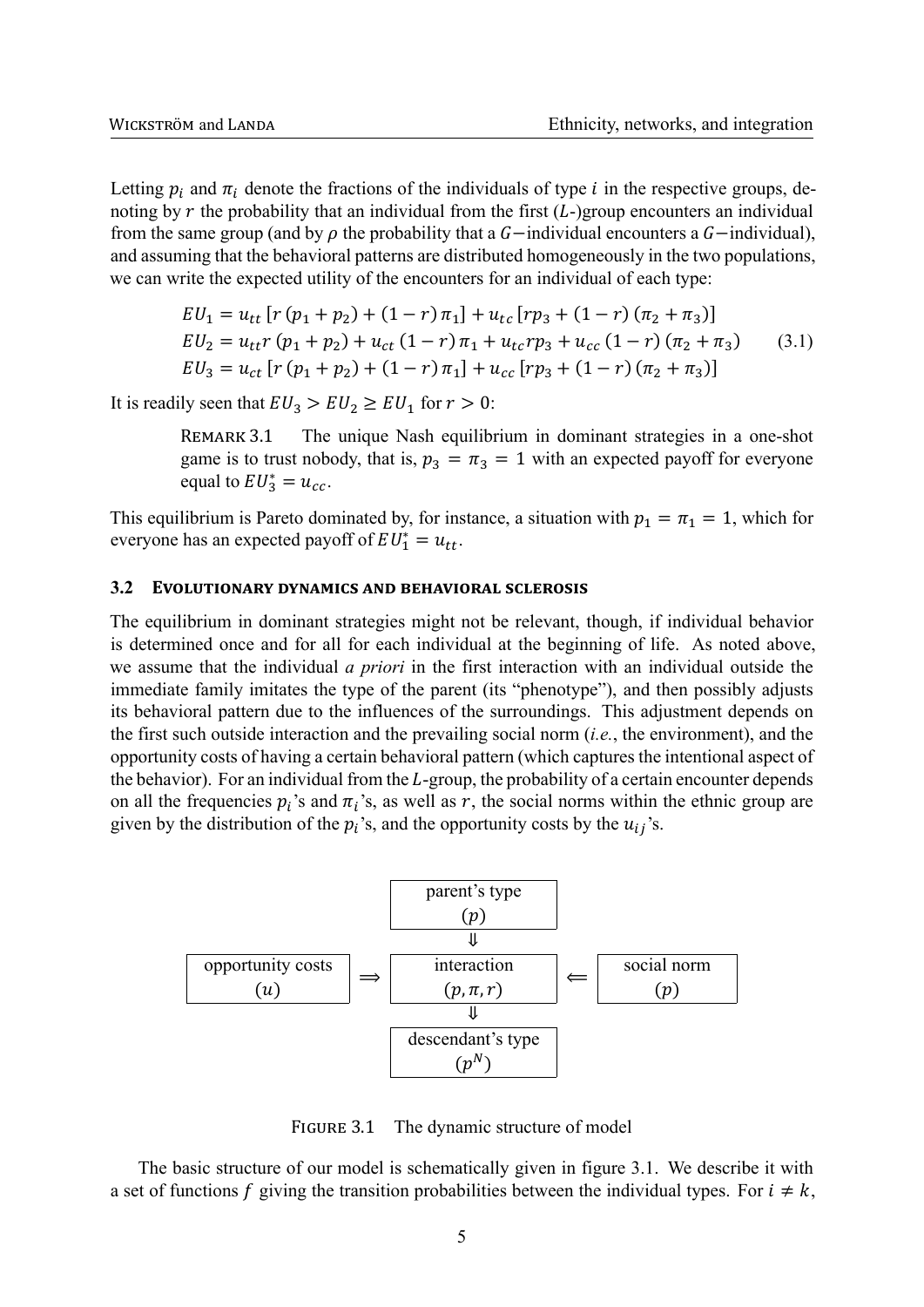each  $f_{kL_j}^i$  denotes the probability that the young *L*-individual of type *k* transforms (mutates) into an individual of type *i* after encountering an *L*-individual of type *j*, and similarly,  $f_{kG_j}^i$  is the probability that a descendant of an  $L$ -individual of type  $k$  becomes an individual of type  $i$  after encountering a G-individual of type *j*. For  $i = k$ , we then find the probability that the individual retains its *a priori* type:  $f_{iL_j}^i$  and  $f_{iG_j}^i$ . The  $f_{kL_j}^i$ 's and  $f_{kG_j}^i$ 's then have to satisfy:

$$
\sum_{i} f_{kL_j}^{i} = \sum_{i} f_{kG_j}^{i} = 1
$$
\n(3.2)

and the distribution of the individuals on the different types in the new cohort,  $p_i^N$  is given by:<sup>5</sup>

$$
p_i^N = \sum_k p_k \left( r \sum_j p_j f_{kL_j}^i + (1 - r) \sum_j \pi_j f_{kG_j}^i \right) \tag{3.3}
$$

The change in the frequency of  $p_i$ -types over time (between cohorts),  $\dot{p}_i$ , is then:

$$
\dot{p}_i = \sum_k p_k \left( r \sum_j p_j f_{kL_j}^i + (1 - r) \sum_j \pi_j f_{kG_j}^i \right) - p_i \tag{3.4}
$$

For the  $\pi_i$ 's, of course, *mutatis mutandis*, the same expressions obtain. Equation system 3.4 and the corresponding system for the  $\pi_i$ 's describe the evolution of the society modeled.

#### **3.2.1 The fitness functions and basic assumptions**

We specify the fitness determinants  $f_{kL_j}^i$  and  $f_{kG_j}^i$  and make some assumptions. We first assume that the type at birth is retained if at the interaction both individuals behave in the same manner. In other words, each individual expects the others to behave in the same manner towards it as it towards them; if this is the case, it is not "surprised" (there is no "dissonance" between expected and actual behavior) and will not see any reason to change its own inherited behavior:<sup>6</sup>

Assumption 3.3 
$$
f_{iL_i}^i = 1
$$
,  $\forall i$ ;  $f_{1L_2}^1 = f_{2L_1}^2 = 1$ ;  $f_{1G_1}^1 = 1$ ;  $f_{2G_2}^2 = f_{2G_3}^2 = 1$ ;  
\n $f_{3G_2}^3 = f_{3G_3}^3 = 1$ 

This leaves us with the following encounters to be discussed:  $(L_1, L_3)$ ,  $(L_1, G_2)$ ,  $(L_1, G_3)$ ,  $(L_2, L_3)$ ,  $(L_2, G_1)$ ,  $(L_3, L_1)$ ,  $(L_3, L_2)$  and  $(L_3, G_1)$ . In each of these cases, the individual encountered in the interaction have a different behavior from that of the individual discussed, who hence will be "surprised" and because of that might consider changing its own behavior. Since an individual of the L-group cannot distinguish between individuals of type  $G_2$  and type  $G_3$ , we are justified in making the assumption:

<sup>&</sup>lt;sup>5</sup> Using expectations, we here appeal to the law of large numbers, assuming the size of the different groups to be sufficiently large.

<sup>&</sup>lt;sup>6</sup> This assumption is, strictly speaking, not necessary. A sufficiently small leakage from these encounters would alter the "trusting"  $G$ -equilibrium (see below) into a fully mixed one, moving it towards the right in figure 4.1. The substance of the discussion would not be affected, however. The formal machinery would be made considerably more onerous, though.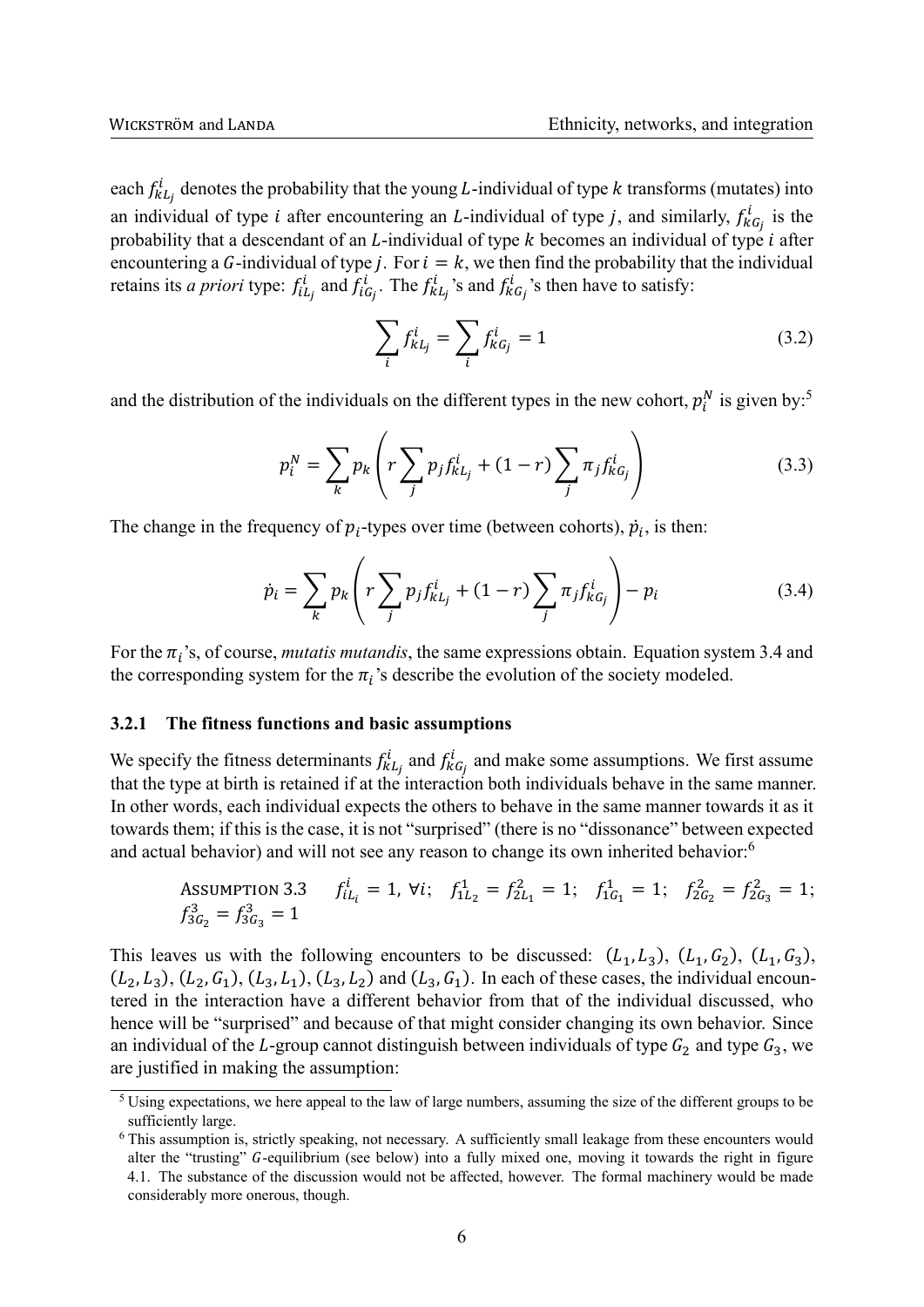ASSUMPTION 3.4  $f_{1G_2}^{i} = f_{1G_3}^{i}$ , ∀i

By the same token, an individual of *a priori* type  $L_3$  has no way of knowing if it encounters an individual of type  $L_1$  or  $L_2$ , leading to the assumption:

Assumption 3.5 
$$
f_{3L_1}^i = f_{3L_2}^i
$$
,  $\forall i$ 

This leaves us with six distinct expressions for the  $f$ 's, that we have to specify. We assume that if a behavioral change takes place, it will be to a type that implies the smallest change in behavior leading to a difference in the actual interaction. Specifically, an *a priori* type 1 individual, being cheated by someone from the other group, has a tendency to change its behavior and become a type 2, but not a type 3, but being cheated by someone from the own group, the change would be to type 3 and not to type 2. Similarly, an *a priori* type 2 individual, being cheated by someone from the own group, might alter the behavior to pattern 3 but not to pattern 1 and being shown trust from someone from the other group, might change to pattern 1 but not to pattern 3. Also, an *a priori* type 3 person, being shown trust from someone from the own group, changes to pattern 2 with a certain probability, but not to type 1; only in the case of being shown trust from someone from the other group it changes to pattern 1 with some probability but not to pattern 2. That is, we assume:

Assumption 3.6 
$$
f_{1L_3}^2 = f_{1G_2}^3 = f_{2L_3}^1 = f_{2G_1}^3 = f_{3L_1}^1 = f_{3G_1}^2 = 0
$$

Finally, a type 1 or type 2 individual encountering a type 3 individual from the same group will suffer the same shock and behave in the same manner. The same holds for a type 2 or type 3 individual encountering a type 1 individual from the other group. That is:

Assumption 3.7 
$$
f_{1L_3}^3 = f_{2L_3}^3
$$
 and  $f_{2G_1}^1 = f_{3G_1}^1$ 

The following four functions, giving the probability of a behavioral change, then describe the dynamics of our model and are written as the product of two functions, one,  $n$ , capturing the social norm and one,  $c_b$  or  $c_w$ , capturing the "behavior dissonance", of retaining the *a priori* behavior:

$$
f_{1L_3}^3(p, u) = n (p_3) c_w (u_{tt} - u_{tc})
$$
  
\n
$$
f_{1G_2}^2(p, u) = n (p_2 + p_3) c_w (u_{tt} - u_{tc})
$$
  
\n
$$
f_{2G_1}^1(p, u) = n (p_1) c_b (u_{cc} - u_{ct})
$$
  
\n
$$
f_{3L_1}^2(p, u) = n (p_1 + p_2) c_b (u_{cc} - u_{ct})
$$
\n(3.5)

Assumption 3.6, of course, implies:

$$
f_{1L_3}^1(p, u) = 1 - f_{1L_3}^3(p, u) \text{ etc.}
$$
 (3.6)

The function  $n(p)$  is monotonically non-decreasing in the argument and describes the influence – or strength – of the social norm adhered to by a fraction  $p$  of the population, where the various possible (not necessarily mutually exclusive) norms and their popular strengths are given as: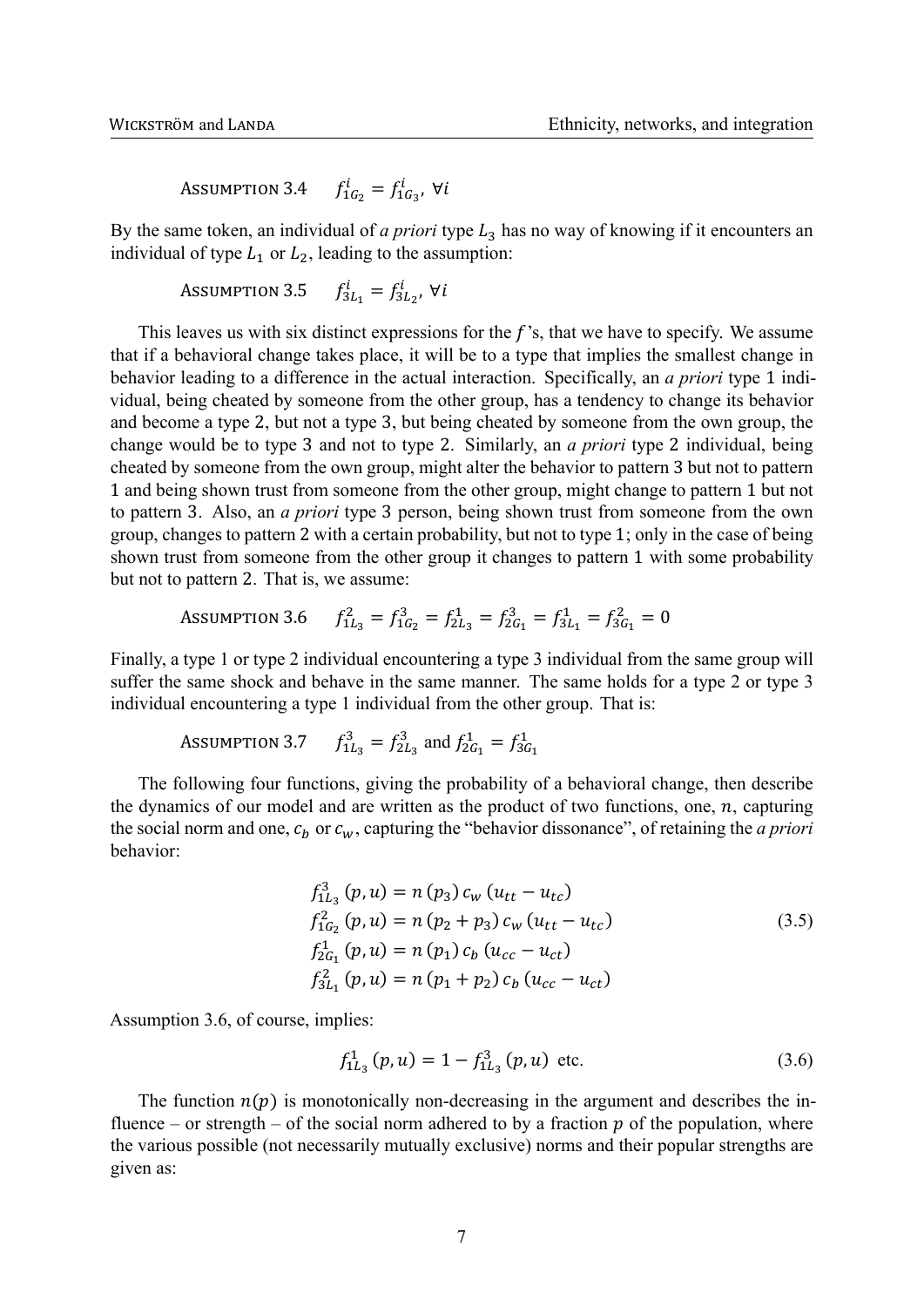norm I: "trust everyone" with popular strength  $p_1$ 

norm II: "trust your own" with popular strength  $p_1 + p_2$ 

- norm III: "don't trust the others" with popular strength  $p_2 + p_3$
- norm IV: "don't trust anyone" with popular strength  $p_3$

The function  $c_w(\Delta u_w)$  reflects the perceived cost of being trusting when the partner in the encounter cheats you, the costs of the behavioral dissonance. The material loss due to the "unexpected" behavior of the partner is  $\Delta u_w := u_{tt} - u_{tc}$ . This loss enforces the desire to imitate the behavior of the partner, becoming a cheating instead of a trusting type. The perceived subjective costs of not altering the behavior are assumed to be increasing in  $\Delta u_w$ , and the probability of changing as a consequence increases with the size of  $\Delta u_w$ .

On the other hand,  $c_b(\Delta u_b)$ ,  $\Delta u_b := u_{cc} - u_{ct}$ , is the perceived costs of the behavioral dissonance when one expects to be cheated by the partner and is trusted. The unexpected material gain from the encounter is  $-\Delta u_h := u_{ct} - u_{cc}$ . This gain reduces the strength of the desire to imitate the behavior of the partner, becoming a trusting type instead of a cheating one. The greater is this gain, the less likely is then the change from a cheating to a trusting type. That is, the smaller is this gain (the higher is the – negative – utility difference  $\Delta u_b$ ) the more likely is the transformation from the cheating to trusting type. This is captured in  $c<sub>h</sub>$ .

That is, the arguments of  $c_w$  and  $c_b$ , the perceived "shock", is the difference between the pay-off of the encounter, had the partner behaved as expected, and the pay-off that was realized do to the "surprising" behavior of the partner.<sup>7</sup> We assume that *with the given values* of the  $u_{ii}$ 's, the probability that due to the behavioral dissonance an individual changes in the direction of cheating is higher than the probability that it changes in the direction of showing trust *ceteris paribus* (that is, we assume that it is "easier to turn bad than to turn good"):<sup>8</sup>

```
ASSUMPTION 3.8 c_w(u_{tt} - u_{tc}) \ge c_b(u_{cc} - u_{ct}) > 0
```
We also make two basically technical assumptions. In order to facilitate the analysis, differentiability – and as a consequence, continuity – of the relevant functions allows us to use phase diagrams for the analysis. In addition, it is needed that the social norm be not too sensitive to changes in the  $p$ 's. We assume it to be inelastic in its argument:

ASSUMPTION 3.9 The function  $n(p)$  is differentiable.

Assumption 3.9, of corse, implies that the functions in expression 3.5 are continuous and differentiable in the  $v$ 's.

<sup>7</sup> The two functions measure the size of the "shock" due to the "surprise" behavior, and in that way influence the probability of the individual mutating to another state. An alternative interpretation would be to look at the opportunity costs of the *a priori* actual behavior in comparison to the best response to the two different behavior patterns of the partner,  $u_{cc} - u_{tc}$  and 0, as well as the opportunity costs of adopting the behavior of the partner in comparison to the best response, 0 and  $u_{ct} - u_{tt}$ . Intuitively, this contradicts the limited-rationality spirit of the model, which takes its departure in a *status quo* and models behavioral change as the result of external *stimuli*. The formal analysis would in both interpretations remain the same, however.

<sup>&</sup>lt;sup>8</sup> This assumption is, of course, implicitly a combination of two different assumptions, one comparing  $c_w(x)$  and  $c_h(x)$  for all x, for instance assuming  $c_w(x) \ge c_h(x) \forall x$ , and one other comparing  $\Delta u_w$  and  $\Delta u_h$ , for instance assuming  $\Delta u_w \ge \Delta u_h$ . The chosen formulation is the minimum needed, in order to analyze the non-trivial cases of our model.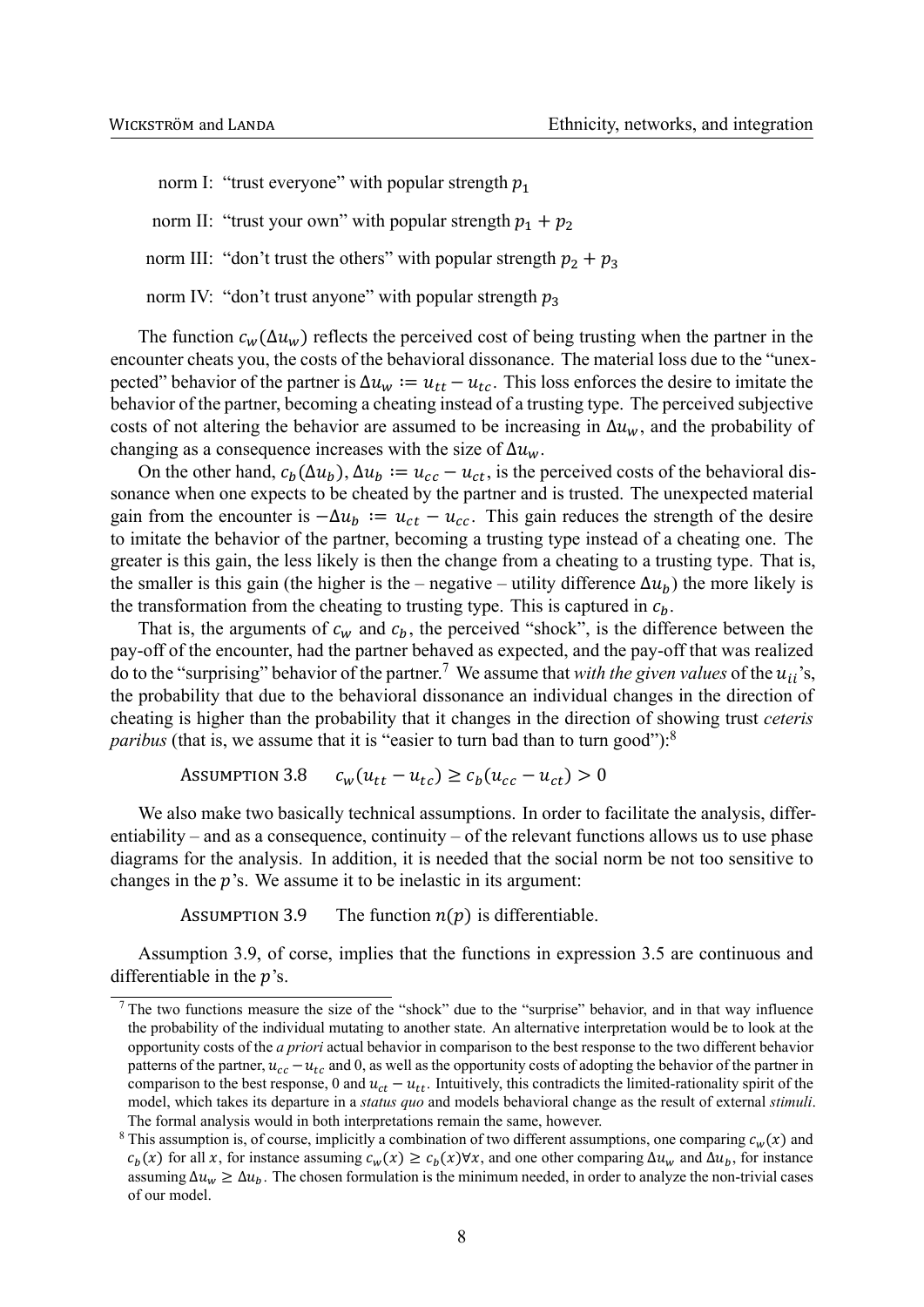ASSUMPTION 3.10  $\partial p$  $\overline{p}$  $\frac{p}{n}$  < 1

We finally assume that the influence of the social norm in a homogeneous society, however, is strong enough to be felt. Specifically, we let the social pressure in a homogeneous society outweigh the individual gains from egoistic behavior:

$$
Assumption 3.11 \t 0 < n(0) c_w < n(1) c_b
$$

Assumptions 3.8 and 3.11 are the crucial assumptions that make the model interesting and lead to the existence of two distinct equilibria. With assumption 3.8 and without assumption 3.11 no stable "trusting" equilibrium would be possible. Similarly, with assumption 3.11 not having assumption 3.8 we could not be certain that a "cheating" equilibrium exists. This becomes evident in the further analysis.

#### **3.2.2 The equations of motion**

Equations 3.4 can now be written as:

$$
\dot{p}_1 = -p_1 [p_3 rn (p_3) + (\pi_2 + \pi_3) (1 - r) n (p_2 + p_3)] c_w \n+ (p_2 + p_3) \pi_1 (1 - r) n (p_1) c_b \n\dot{p}_2 = p_1 (\pi_2 + \pi_3) (1 - r) n (p_2 + p_3) c_w - p_2 \pi_1 (1 - r) n (p_1) c_b \n+ p_2 p_3 r [n (p_1 + p_2) c_b - n (p_3) c_w] + p_1 p_3 rn (p_1 + p_2) c_b \n\dot{p}_3 = -p_3 \{ (p_1 + p_2) r [n (p_1 + p_2) c_b - n (p_3) c_w] + \pi_1 (1 - r) n (p_1) c_b \}
$$
\n(3.7)

We have suppressed the arguments of the  $c$ -functions. Simple addition of the three equations verifies that  $\sum_i \dot{p}_i \equiv 0$ . *Mutatis mutandis* we can find the corresponding expressions for  $\pi$ . Using the fact that  $p_1 + p_2 + p_3 = 1$  and correspondingly for  $\pi$ , we can limit the phase space to the product of two two-simplices. We can, hence, for each ethnic group eliminate one of the equations when analyzing the dynamics of the model.

#### **4 EQUILIBRIUM**

Possible equilibria of the dynamic system and their stability are to be analyzed. We begin by considering the dynamics of only one of the groups treating the other one as exogenous, first looking at the case of no interaction between the two ethnical groups and then investigating how the contact to the external world, the other group, affects the possible equilibria. Finally, we consider the mutual interaction between the ethnic groups, making the parameters of both groups endogenous.

#### **4.1 EQUILIBRIUM WITHIN ONE GROUP**

#### **4.1.1 Autarchy**

If there is no interaction between the two groups, *i.e.*  $r = 1$ , equations 3.7 reduce to

$$
\dot{p}_1 + \dot{p}_2 = -\dot{p}_3 = -(p_1 + p_2) p_3 r [n (p_3) c_w - n (p_1 + p_2) c_b]. \tag{4.1}
$$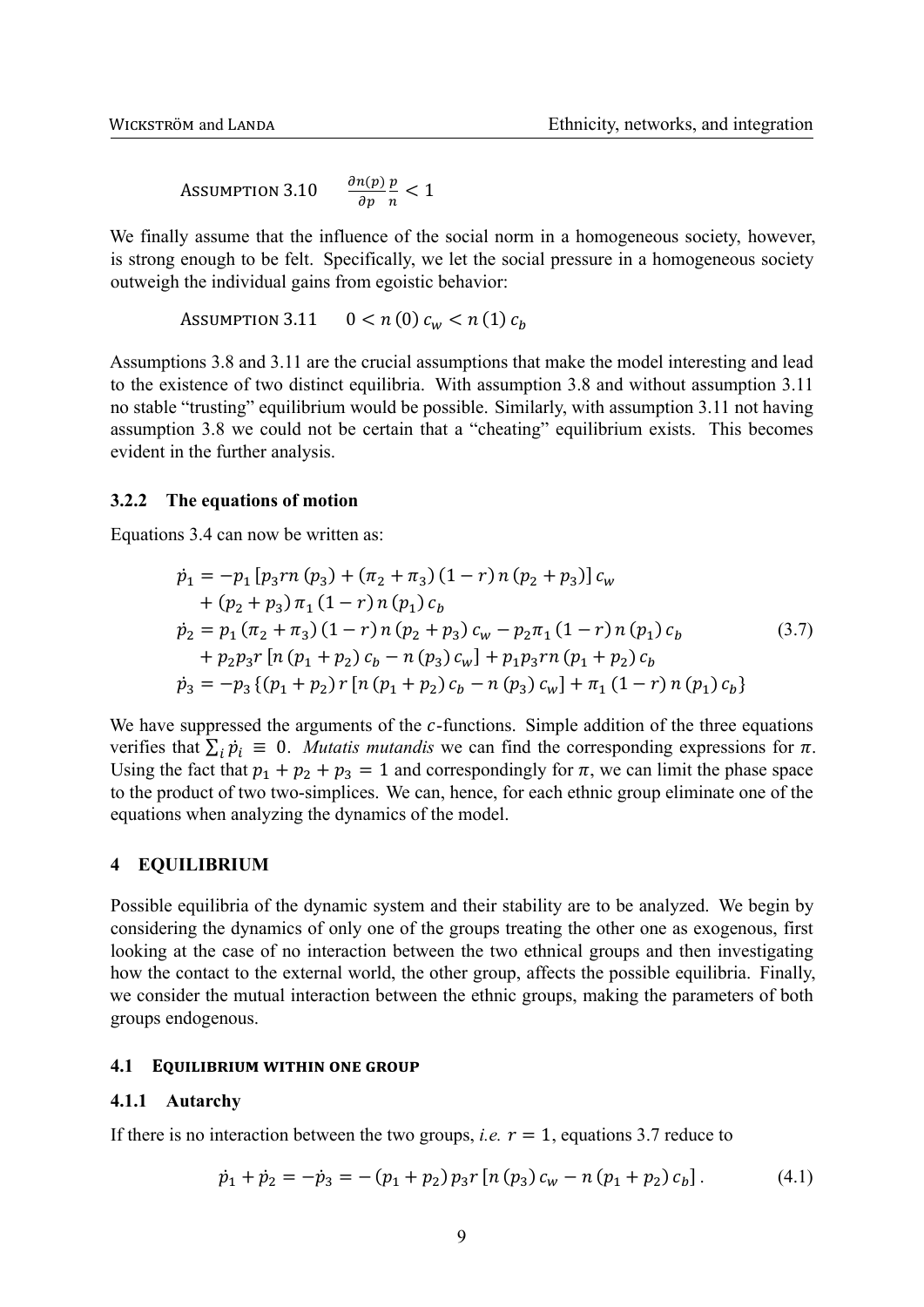

FIGURE 4.1 Phase diagram for  $\dot{p}_2$  and  $\dot{p}_3$ .

Here, we clearly have a locally stable equilibrium for  $p_3 = 1$ , since, by assumption 3.8,  $c_w \ge c_b$ and since  $n(1) \ge n(0)$ .<sup>9</sup> A locally stable equilibrium for  $p_1 + p_2 = 1$  exists under assumption 3.11. That is, if the influence of the social norm, the social pressure, is sufficiently strong, then a stable equilibrium with only trusting types exists.<sup>10</sup> We formally state:

PROPOSITION 4.1 Under assumptions 3.8 and 3.11, if there is no interaction with the other ethnic group,  $r = 1$ , two locally stable equilibria exist: the set given by  $p_1 + p_2 = 1$  (or  $p_3 = 0$ ), everyone trusts everyone and behaves accordingly, as well as the point given by  $p_3 = 1$ , everyone cheats everyone.

#### **4.1.2 Interaction**

The situation becomes much more involved if  $r < 1$ ; that is, if there is interaction with the other ethnic group. The interaction is captured by the parameters r and  $\pi_1$  (or  $\pi_2 + \pi_3 = 1 - \pi_1$ ). In appendix A we analyze the dynamics of the  $p$ 's in this case. An initial result is the following:

PROPOSITION 4.2 For  $r < 1$ , if  $\pi_1 > 0$ , there exists no equilibrium  $p_3 = 1$ .

The dynamics of the system is pictured in a phase diagram in figure 4.1. This demonstrates the existence of at least two locally stable equilibria if  $\pi_1$  is small enough and r big enough (marked with dots  $G$  and  $D$  in Figure 4.1). The discussion in appendix A shows that the "righthand" equilibrium, D, might disappear for a large  $\pi_1$  or a small r. If  $\pi_1$  approaches zero or r one, it approaches the point (0, 0, 1). If  $\pi_1$  approaches one, the "left-side" equilibrium G, which is independent of r, approaches (1, 0, 0) and if  $\pi_1$  approaches zero, this equilibrium approaches  $(0, 1, 0)$ .<sup>11</sup> The equilibria are locally stable if  $\pi_1$  and r are exogenous. We collect this in a proposition:

<sup>&</sup>lt;sup>9</sup> All equilibria discussed are fixed points of expression 3.3, that is stationary points of equations 3.4, the equations for the dynamics of the system. For the sake of simplicity we will talk about "equilibria" in the text and not in every instant specify that we are dealing with asymptotic fixed points of the dynamic system 3.7.

<sup>&</sup>lt;sup>10</sup> Due to continuity, there also exists at least one more fixed point of the system. This, however, is an unstable equilibrium. In general, we cannot exclude the existence of further fixed points leading to more equilibria, stable and unstable. In our analysis, however, we will limit the analysis to the case with the minimum number of possible fixed points.

<sup>&</sup>lt;sup>11</sup> Assuming *r* to be less than one. If  $r = 1$  the *G* equilibrium is independent of  $\pi_1$  and equal to the set given by the vertical axis, see proposition 4.1.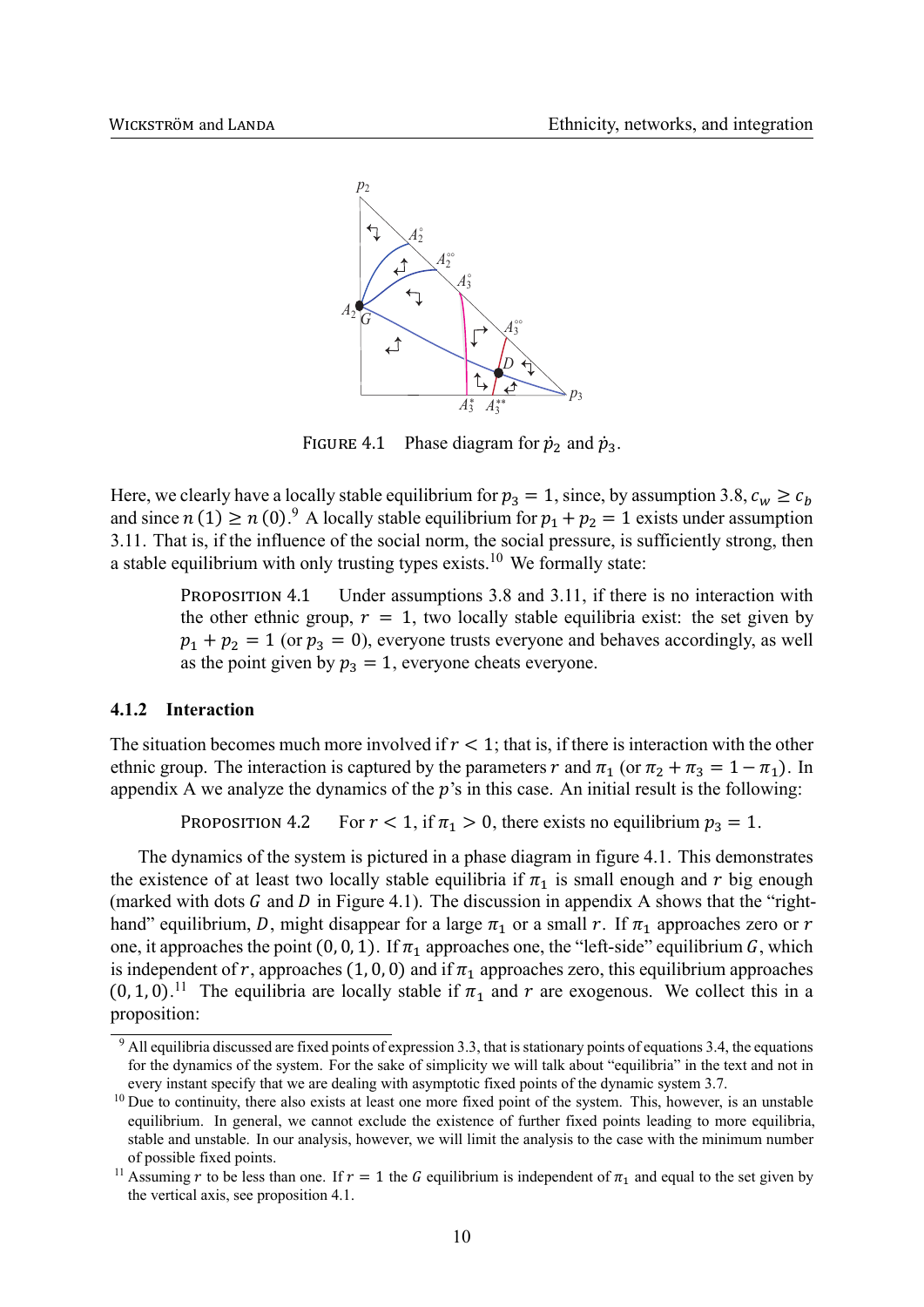PROPOSITION 4.3 If  $(0 \leq) r < 1$ , and the behavior of the outside world is exogenous (no feedback), then there exists a stable equilibrium with no individuals of type 3 and a distribution of individuals on type 1 and 2 determined by  $\pi_1$  (and independent of the value of  $r$ ), such that the fraction of type one individuals is a monotone function of  $\pi_1$  with  $p_1 = 0$  if  $\pi_1 = 0$  and  $p_1 = 1$  if  $\pi_1 = 1$ . Furthermore, for sufficiently small values of  $\pi_1$  or sufficiently large values of r there exists a second equilibrium with a positive fraction of all three types – as long as  $\pi_1$  is positive and r is less than one – and with only type 3 individuals if  $\pi_1$  is zero or r is one.

**PROOF** Follows from the discussion above and appendix A.  $\blacksquare$ 

We also note that in this case of exogenous influence, as  $r$  decreases from 1, that is, contact increases between the two groups, the value of  $p_3$  decreases in the D-equilibrium (the curve  $A_3^{**}$  –  $A_3^{\text{oo}}$  tends to move towards the left) and for some value of r it "jumps" to the G-equilibrium with  $p_3 = 0$ . Further, the size of the region of the phase diagram for which the G-equilibrium (fixed point) is an attractor (the critical mass for convergence) tends to increase (the curve  $A_3^* - A_3^0$  tends to move towards the right). Somewhat imprecisely, contact tends to make individuals "nicer", or – in other words, to paraphrase Robert Frost – "good fences make suspicious neighbors". Intuitively, as long as there are some trustworthy people in the other group, there will be some individuals who trust the people from the other group and as a consequence, by construction, also the people of their own group. That is, if  $\pi_1 > 0$ , then also  $p_1 > 0$ .

#### **4.2 INTERACTION EQUILIBRIA**

When the interaction between the two groups is taken into account, we first have to investigate which equilibria are possible and then study the stability properties of those possible equilibria.

#### **4.2.1 Feasible equilibria**

We saw in section 4.1.2 that the location of equilibrium G is fully determined by  $\pi_1$  and equilibrium D by  $\pi_1$  and r. The coordinates of equilibrium G can hence be written as  $(g(\pi_1), 1 - g(\pi_1), 0)$  and of equilibrium D as  $(d_1(\pi_1, r), d_2(\pi_1, r), d_3(\pi_1, r))$ . In the other group we have the corresponding equilibria  $\Gamma$  and  $\Delta$  with coordinates ( $\gamma(p_1)$ ,  $1 - \gamma(p_1)$ , 0) and  $(\delta_1(p_1, \rho), \delta_2(p_1, \rho), \delta_3(p_1, \rho))$ . The following constellations are possible:

- $G \Gamma$ , which requires  $p_1 = g(\gamma(p_1))$
- $G \Delta$ , which requires  $p_1 = g(\delta_1(p_1))$
- $D \Gamma$ , which requires  $p_1 = d_1(\gamma(p_1))$
- $D \Delta$ , which requires  $p_1 = d_1(\delta_1(p_1))$

Here, we have suppressed the dependency on the exogenous variables r and  $\rho$ . Since  $D - \Gamma$ is the mirror image of  $G - \Delta$ , we have only three fundamentally different constellations, and we have to look for the fixed points of the mappings  $g \circ \gamma$ ,  $g \circ \delta_1$ , and  $d_1 \circ \delta_1$ . In appendix B we investigate the fixed points of these mappings and show the existence of at least six feasible equilibria  $(p_1, p_2, p_3; \pi_1, \pi_2, \pi_3)$ :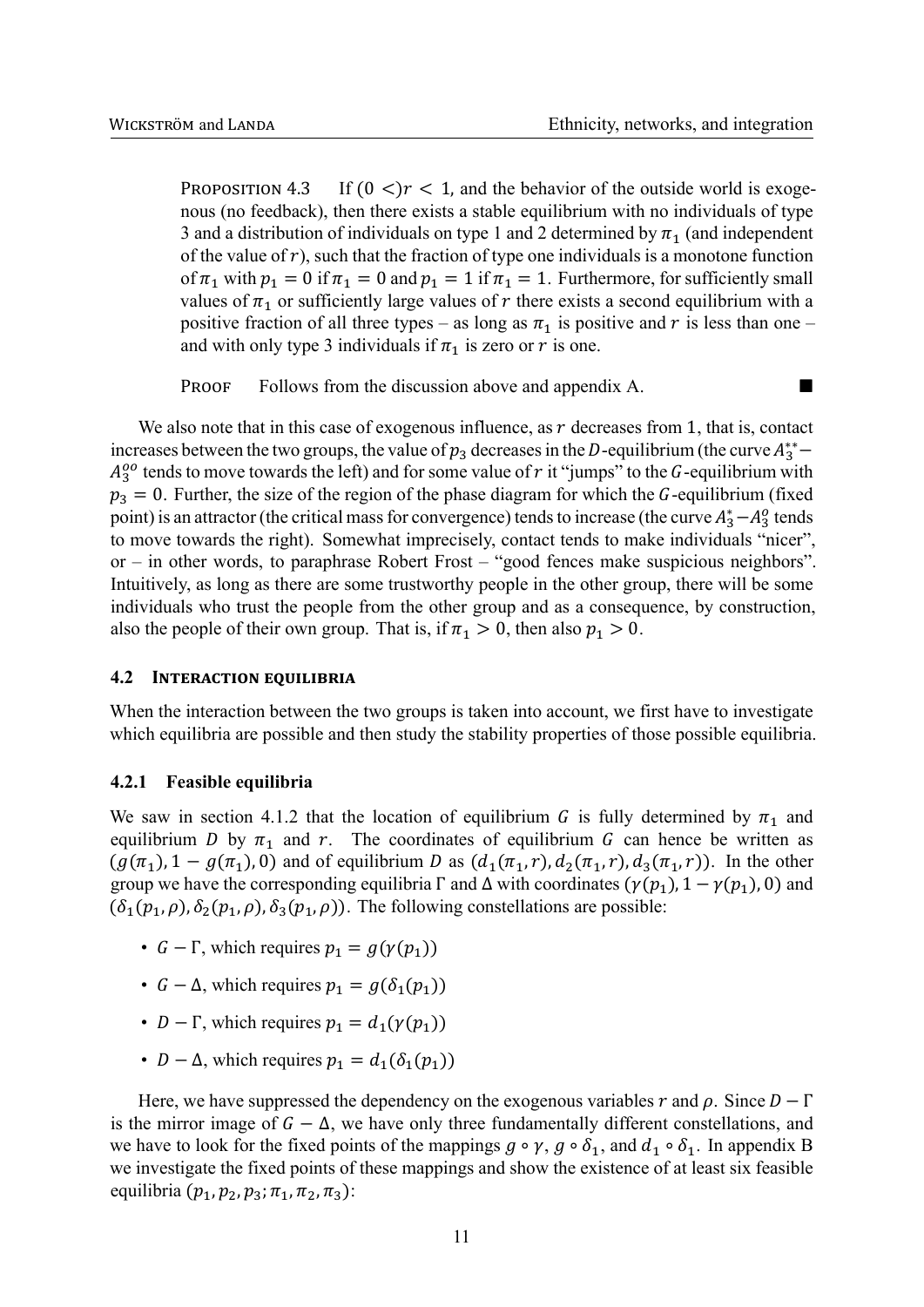- (i) (1, 0, 0; 1, 0, 0)
- (ii)  $(\hat{p}, 1 \hat{p}, 0; \hat{\pi}, 1 \hat{\pi}, 0)$
- (iii) (0, 1, 0; 0, 1, 0)
- (iv) (0, 1, 0; 0, 0, 1)
- (v) (0, 0, 1; 0, 1, 0)
- (vi) (0, 0, 1; 0, 0, 1)

Since  $(v)$  is the mirror image of  $(iv)$ , we do not need to analyze  $(v)$  separately.

#### **4.2.2 Stability of the equilibria**

In order to find the stability properties of the six equilibria identified above, we rewrite the dynamic system in equations 3.7 as a four-dimensional system, making use of the fact that  $p_1 + p_2 + p_3 = 1$  and correspondingly for the  $\pi$ 's; that is, we limit the phase space to the product of two two-simplices. We can, hence, in each simplex eliminate the last equation and simplify the first two:

$$
\begin{split}\n\dot{p}_1 &= -p_1 \left[ \frac{r}{1-r} \left( 1 - p_1 - p_2 \right) b \left( 1 - p_1 - p_2 \right) + \left( 1 - \pi_1 \right) b \left( 1 - p_1 \right) \right] \\
&+ \left( 1 - p_1 \right) \pi_1 a \left( p_1 \right) \\
\dot{p}_2 &= p_1 \left( 1 - \pi_1 \right) b \left( 1 - p_1 \right) - p_2 \pi_1 a \left( p_1 \right) \\
&+ \left( 1 - p_1 - p_2 \right) \left[ p_2 e \left( p_1 + p_2, 1 - p_1 - p_2 \right) + p_1 \frac{r}{1-r} a \left( p_1 + p_2 \right) \right] \\
\dot{r}_1 &= -\pi_1 \left[ \frac{\rho}{1-\rho} \left( 1 - \pi_1 - \pi_2 \right) \beta \left( 1 - \pi_1 - \pi_2 \right) + \left( 1 - p_1 \right) \beta \left( 1 - \pi_1 \right) \right] \\
&+ \left( 1 - \pi_1 \right) p_1 a \left( \pi_1 \right) \\
\dot{r}_2 &= \pi_1 \left( 1 - p_1 \right) \beta \left( 1 - \pi_1 \right) - \pi_2 p_1 a \left( \pi_1 \right) \\
&+ \left( 1 - \pi_1 - \pi_2 \right) \left[ \pi_2 \varepsilon \left( \pi_1 + \pi_2, 1 - \pi_1 - \pi_2 \right) + \pi_1 \frac{\rho}{1-\rho} a \left( \pi_1 + \pi_2 \right) \right]\n\end{split}
$$
\n(4.2)

Here, we have defined:

$$
a(p) := (1 - r) n (p) c_b
$$
  
\n
$$
b(p) := (1 - r) n (p) c_w
$$
  
\n
$$
e(p_i, p_j) := r [n (p_i) c_b - n (p_j) c_w]
$$
\n(4.3)

For the  $\pi$ -group, the corresponding functions are defined analogously:  $\alpha(\pi)$ ,  $\beta(\pi)$ , and  $\varepsilon\left(\pi_i,\pi_j\right)$ .

In appendix C we prove

PROPOSITION  $4.4$  Of the six equilibria above, all with the exception of number (ii) are locally stable.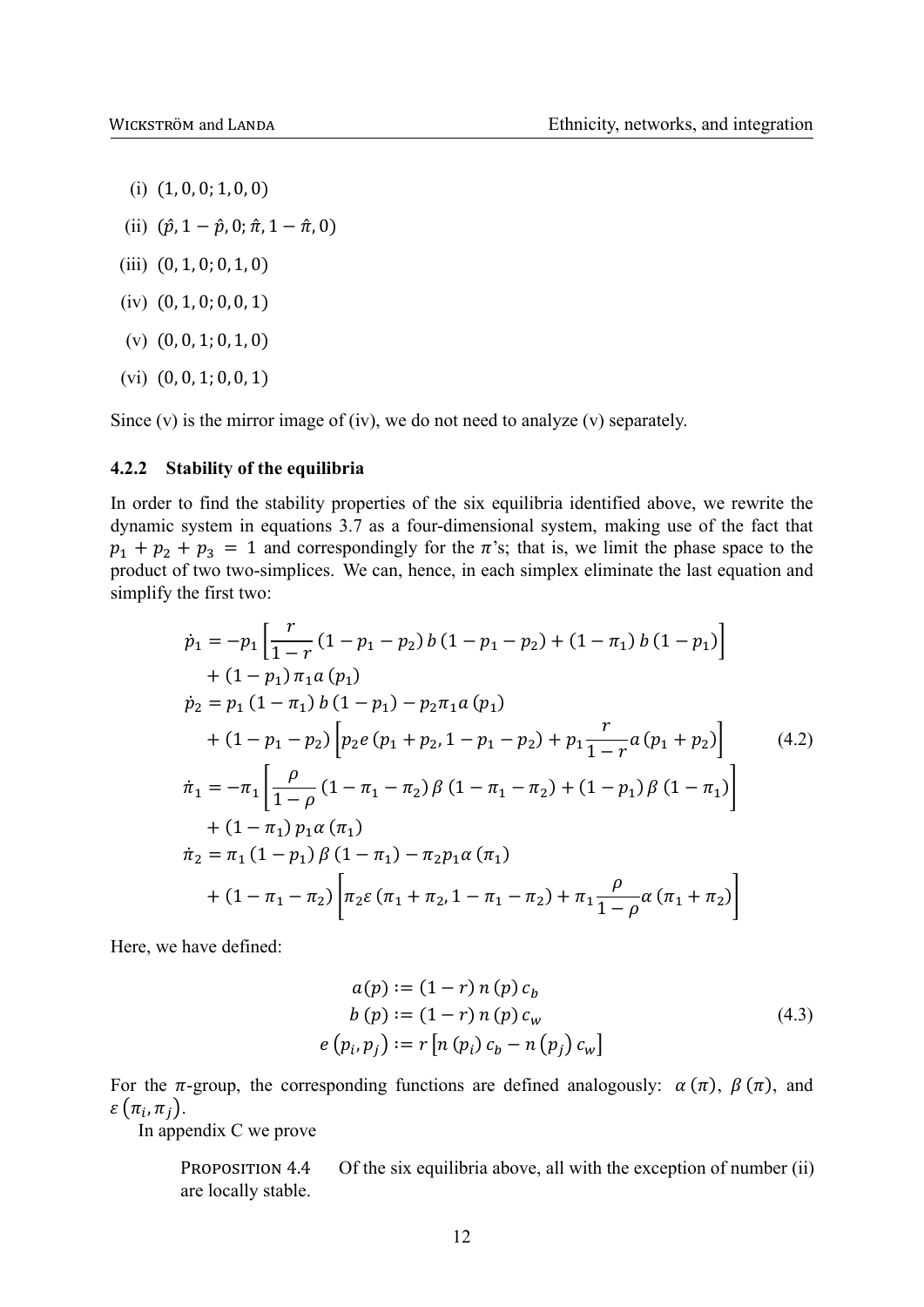Again, we can also look at the global stability properties of the equilibria in a slightly imprecise manner, assuming the interaction in the short run to be exogenous as in section 4.1.2. If  $\pi_1$ equals zero, the value of  $r$  does not influence the size of the area for which the points  $(0, 1, 0)$ and (0, 0, 1) in the L-diagram are attractors;<sup>12</sup> in other words, if the outsiders show no trust, then the degree of contact has no effect on the global stability of the society of the insiders. If  $\pi_1$  is equal to one, however, the size of the area of the phase diagram for which the point (1, 0, 0) in the L-diagram is an attractor tends to be greater the smaller is  $r$ .<sup>13</sup> Loosely speaking, equilibrium (i) is more likely to withstand external shocks the smaller is  $r$ . The general conclusion above that "good fences make suspicious neighbors" should be amended by "low fences make good neighbors".

#### **4.2.3 Discussion**

The model of the EHMGs corresponds to equilibria (iii), (iv) and (v). We have thus shown that the stability of the EHMG model can be explained from a social-evolution perspective. However, there are at least two other locally stable equilibria. An interesting question is how the selection between the equilibria is made.

There is a clear difference between equilibrium (i), on one side, and equilibria (iii), (iv), (v) and (vi) on the other side. Equilibrium (i) is only feasible if the rest of the world also behaves according to norm I. Hence, it is very sensitive to structural changes outside of the own community. It is nevertheless remarkable that if norm I has any followers in the outside world, then norm IV can not be the sole domestic norm

The selection between equilibria (v) or (vi), on the one hand, and equilibria (iii) or (iv), on the other hand, is not sensitive to the behavior of the outside world. This is, of course, due to the fact that types 2 and 3 are indistinguishable to the outside world. That is, the selection of behavior 2 or 3 is basically a domestic matter. Both behavioral patterns can be stable independently of the prevailing norm in the rest of the world, as long as it isn't norm I.

Where a society ends up depends on its point of departure and on exogenous structural changes in society. Such changes can be caused by external (or internal) shocks. This is further discussed in HOLLER and WICKSTRÖM (1999). We have, however, seen that there are indications that a high degree of contact, a small  $r$ , can make the "good" equilibrium more likely in the sense that the system will end up there for more initial values of the point of departure of the social evolution. In addition, an sensible internalization of  $r$  and  $\rho$ , assuming them to decrease with the number of encounters involving trusting types from the other group, that is with  $\pi_1$  and  $p_1$ , respectively, will also make the "trusting" equilibrium (i) more likely.

#### **5 CONCLUDING REMARKS**

The level of trust in a society characterized by heterogenity in the form of identifiable ethnic or linguistic groups, of which the informal trading networks EHMG are but one manifestation, is very important especially if formal legal structures are weak or absent. We observe such situations not only in less developed economies, but also in former socialist economies in transition

<sup>&</sup>lt;sup>12</sup> The curve describing the loci of repellents is in this case implicitly given by the equation  $n(1-p_3)c_h = n(p_3)c_w$ . This, of course, has a unique solution, say  $p_3^*$ , such that for an initial value  $p_3^0$  of  $p_3$ ,  $p_3^0 > p_3^*$  implies that (0, 0, 1)

is an attractor and  $p_3^0 < p_3^*$  implies that (0, 1, 0) is an attractor, independently of the initial values of  $p_1$  and  $p_2$ . <sup>13</sup> This is shown in a more precise manner in appendix A.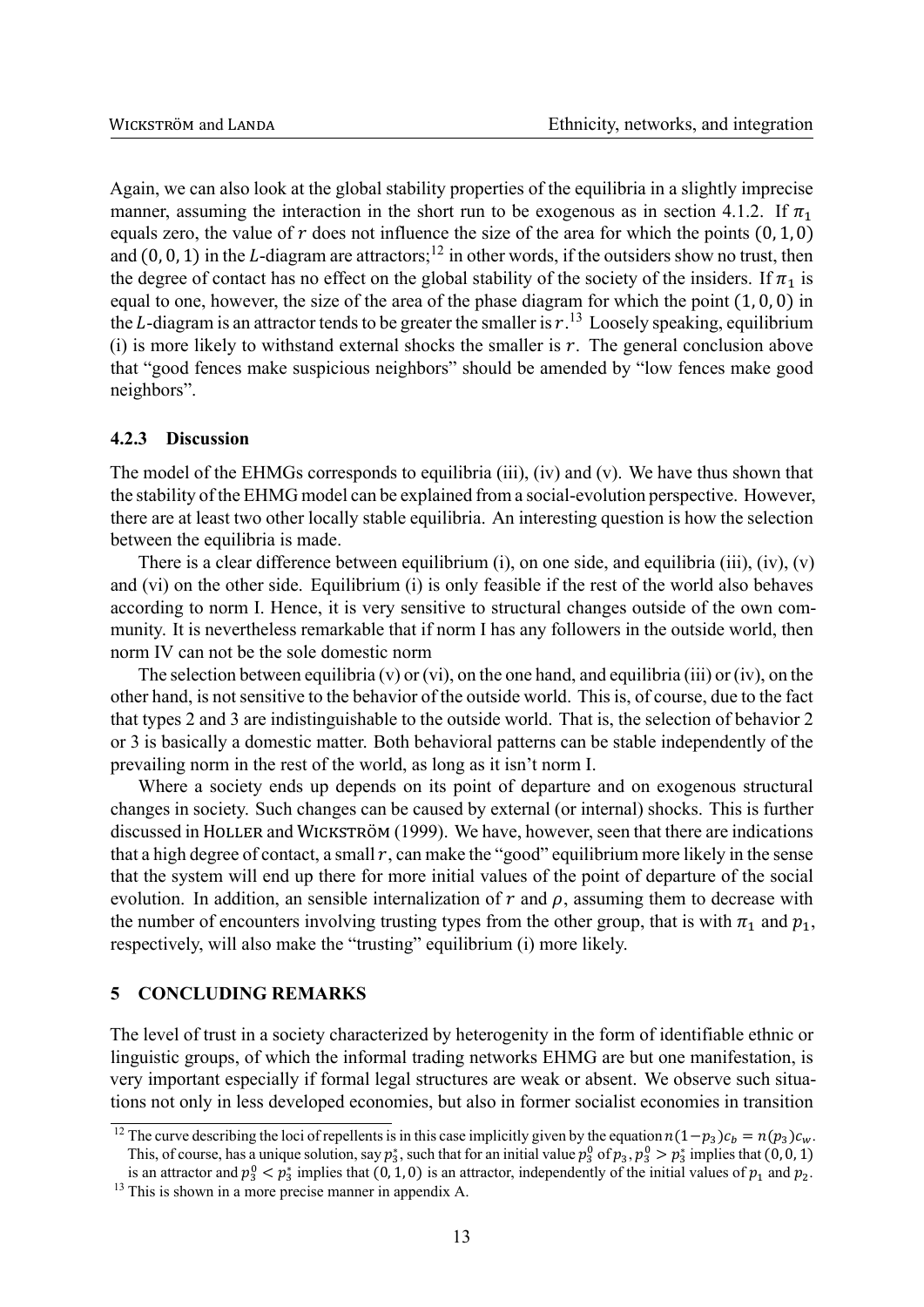to market economies. Also in market economies with well established legal structures the emergence of new heterogenities as a result of globalizing tendencies resulting in integration of local economies or migration the social interactions are becoming more important for the smooth functioning and cohesion of society.

Thus, it is very important to understand why certain patterns of behavior emerge and persist over time. Our paper contributes to the understanding of the persistence and stability of various behavioral patterns by providing a formal model of cultural transmission, in which behavioral norms are transmitted between generation and then modified by imitation in social interactions.

Especially the recent flow of migrants and refugees all over the world has given questions related to these new minorities a certain urgency. The model suggests that perhaps more frequent contacts is part of the solution leading to a more cohesive and more harmonious multi-ethic society. The model also suggests that a well-developed legal infrastructure, especially for contract enforcement, is very important for creating a more harmonious multi-ethnic society because individuals in various interactions then need to put less weight on trust due to the identity of the partner, and can put more weight on trust generated by the impersonal legal infrastructure.

Of course, the model is very stylized and only captures the big picture. Various extensions, permitting more "noise" in the transmission of behavioral patterns and their alteration through contacts could be the topic of further work.

#### **REFERENCES**

- ACCINELLI, ELVIO, JUAN GABRIEL BRIDA, and EDGAR J. SÁNCHEZ CARRERA (2011). "Imitative behavior in a two-population model". In: Advances in dynamic games: Theory, applications, and numerical methods for differential and stochastic games. Edited by MICHÈLE BRETON and KRZYSZTOF SZAJOWSKI. Volume 11. Annals of the International society of dynamic games. Boston: Birkäuser.
- AIGNER, DENNIS J. and GLEN CAIN (1977). "Statistical theories of discrimination in labor markets". In: Industrial and Labor Relations Review XXX: 175-187.
- APESTEGUIA, JOSE, STEFFEN HUCK, and JÖRG OECHSLER (2007). "Imitation theory and experimental evidence". In: Journal of Economic Theory 136: 217–235.
- CARR, JACK and JANET T. LANDA (1983). "The economics of symbols, clan names and religion". In: Journal of Legal Studies 13: 135-156.
- HOLLER, MANFRED J. and BENGT-ARNE WICKSTRÖM (1999). "The scandal matrix: The use of scandals in the progress of society". In: *Homo oeconomicus* XVI.1: 97–110.
- LANDA, JANET T. (1981). "A theory of the ethnically homogeneous middleman group: An institutional alternative to contract law". In: Journal of Legal Studies 10.2: 349–62.
- (1991). "Culture and entrepreneurship in less developed countries: Ethnic trading networks as economic organizations". In: The Culture of entrepreneurship. Edited by BRIGETTE **BERGER San Francisco: ICS Press**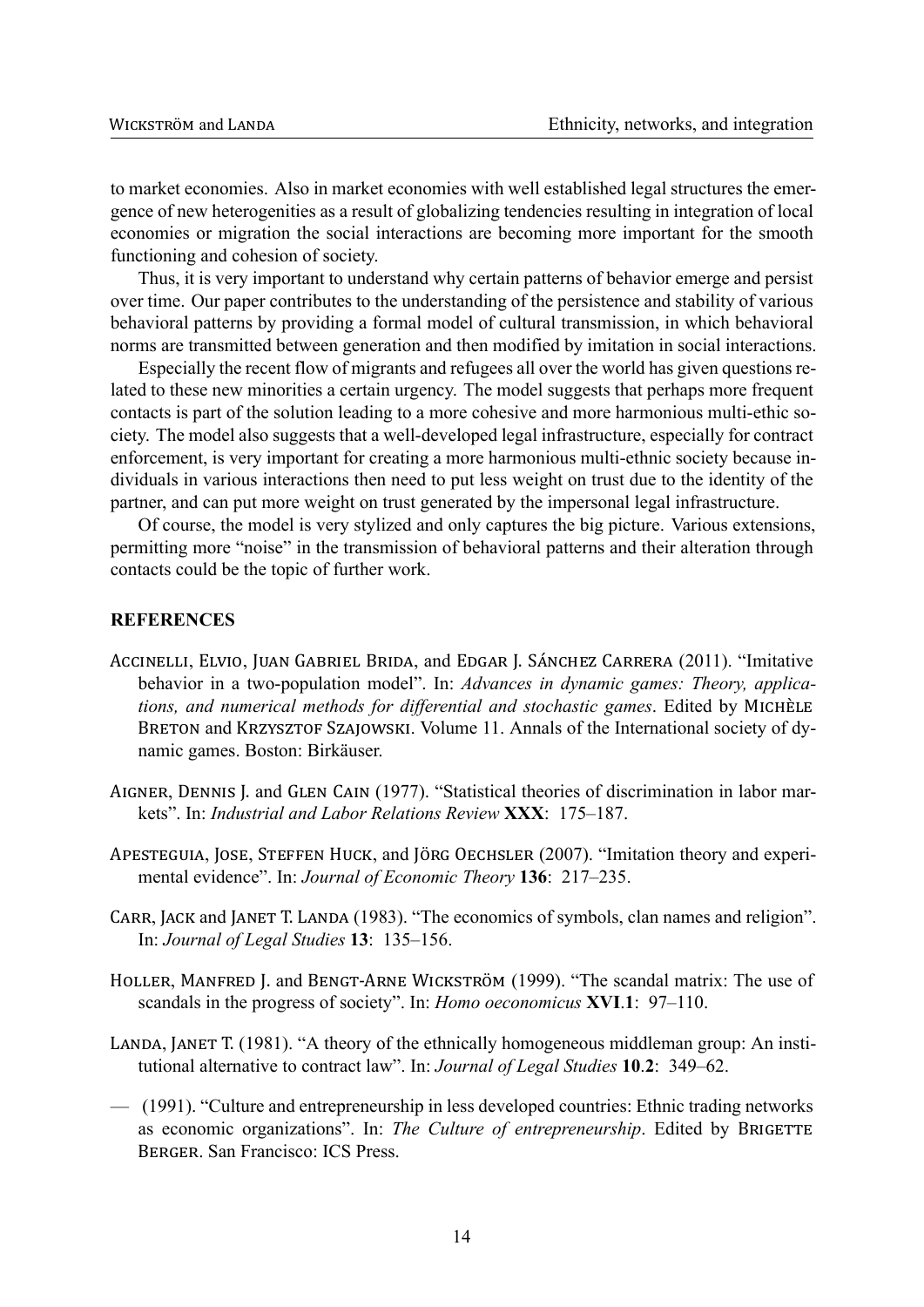- LANDA, JANET T. (1994). Trust, ethnicity, and identity: Beyond the new institutional economics of ethnic trading network, contract law, and gift-exchange. Ann Arbor: University of Michigan Press.
- (2016). Economic success of Chinese merchants in Southeast Asia: Ethnic identity, cooperation and conflict: Integrating the social sciences with evolutionary biology. Heidelberg: Springer.
- STIGLER, GEORGE J. and GARY S. BECKER (1977). "De gustibus non est disputandum". In: American Economic Review 67: 76-90.
- WICKSTRÖM, BENGT-ARNE (2005). "Can bilingualism be dynamically stable? A simple model of language choice". In: Rationality and Society 17.1: 81-115.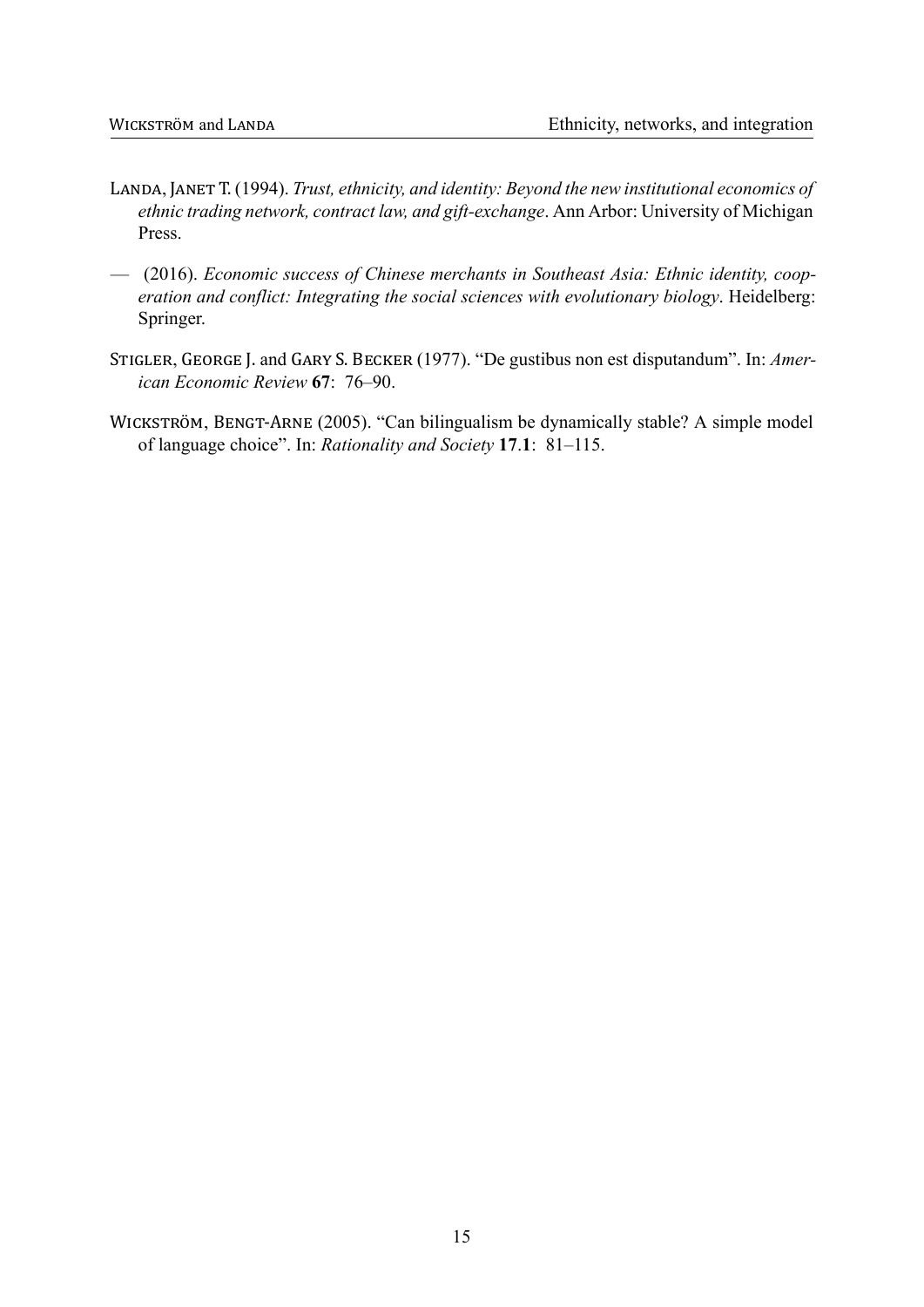#### **APPENDICES**

#### **A THE DYNAMICS IN A PHASE DIAGRAM**

In this appendix we analyze how r and  $\pi_1$  influence the equilibrium values of the p's. We find the dynamics in the  $p_2 - p_3$ -dimensions of the simplex  $p_1 + p_2 + p_3 = 1$ .

#### **A.1** THE DYNAMICS OF  $p_3$

The stationary points of  $p_3$  are found by solving the equation  $\dot{p}_3 = 0$ . It is clear from the equations of motion, 3.7, that  $p_3 = 0$  defines a set of stationary points for  $p_3$ . It is also readily seen that these points are locally attracting, by evaluating  $\dot{p}_3/p_3$  at  $p_3 = 0$ :

$$
\frac{\dot{p}_3}{p_3} = -r [n (1) c_b - n (0) c_w] - \pi_1 (1 - r) n (1 - p_2) c_b \tag{A.1}
$$

Under assumption 3.11, this is negative and, hence,  $p_3 = 0$  is a stable value. If  $p_3 = 1$ , the equation of motion reduces to:

$$
\dot{p}_3 = -\pi_1 (1 - r) n (0) c_b \tag{A.2}
$$

This is negative, unless  $\pi_1 = 0$ . The stable equilibrium  $p_3 = 1$  in the case of no interaction is thus altered if in the outside world there is a positive probability of meeting an individual that can be trusted ( $\pi_1 > 0$ ), which is stated in proposition 4.2.

If there are other stationary points of  $p_3$  than  $p_3 = 0$ , then they have to solve equation:

$$
\frac{1 - p_3}{n(1 - p_2 - p_3)} [n (p_3) c_w - n (1 - p_3) c_b] = \pi_1 \frac{1 - r}{r} c_b
$$
 (A.3)

For a given value of  $p_2$  and a sufficiently small  $\pi_1$ , this equation has at least two roots under assumptions 3.8 and 3.11. For a sufficiently large  $\pi_1$  and a sufficiently small r, it might have no



FIGURE A.1 Stationary points of  $p_3$  for some values of  $\pi_1$  and  $r, 0 < \pi_1 < 1$  and  $0 < r < 1$ .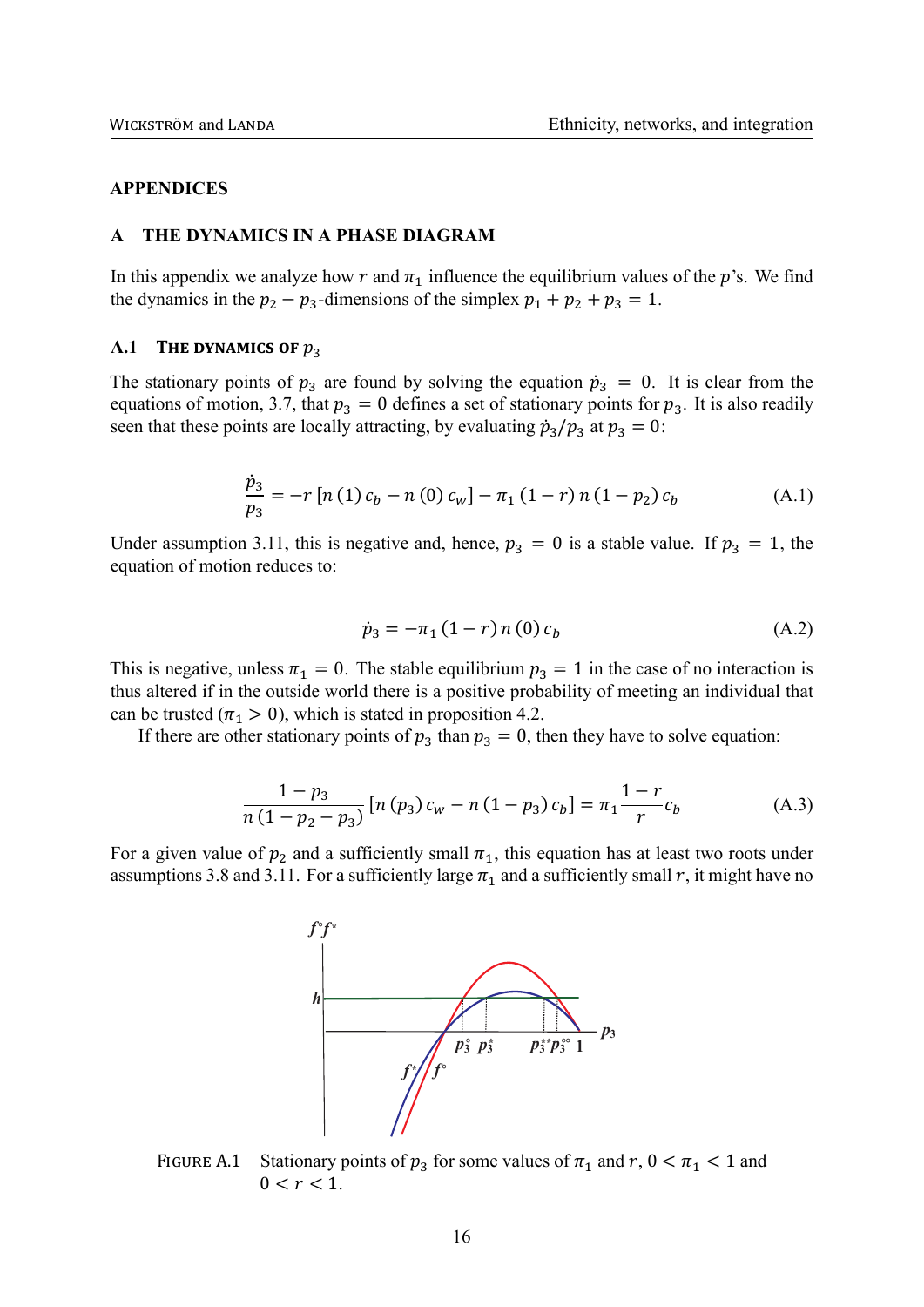

FIGURE A.2 Stationary points of  $p_3$  as  $\pi_1 \rightarrow 0$  or  $r \rightarrow 1$ .

root, and  $\dot{p}_3$  < 0 everywhere. The case with two roots has been pictured in the phase diagram, figure 4.1. The lines  $(A_3^*, A_3^0)$  and  $(A_3^{**}, A_3^{oo})$  are the loci of stationary points for  $p_3$ . The first one is a repellent and the second one an attractor. The  $p_3$  coordinates of points  $A_3^*$  and  $A_3^{**}$ ,  $p_3^*$ and  $p_3^{**}$ , solve equation:

$$
\frac{1 - p_3}{n(1 - p_3)} [n (p_3) c_w - n (1 - p_3) c_b] = \pi_1 \frac{1 - r}{r} c_b
$$
 (A.4)

The  $p_2$  coordinate is, of course, zero. The  $p_3$  coordinates of  $A_3^0$  and  $A_3^{00}$ ,  $p_3^0$  and  $p_3^{00}$ , solve equation:

$$
\frac{1 - p_3}{n(0)} [n(p_3) c_w - n(1 - p_3) c_b] = \pi_1 \frac{1 - r}{r} c_b
$$
 (A.5)

The  $p_2$  coordinates are  $1 - p_3^0$  and  $1 - p_3^{00}$ , respectively.

The behavior of these stationary points can be visualized in simple diagrams. Define  $f^*(p_3)$ ,



FIGURE A.3 Phase diagram for  $\dot{p}_2$  and  $\dot{p}_3$  as  $\pi_1 \rightarrow 0$  and  $0 < r < 1$ .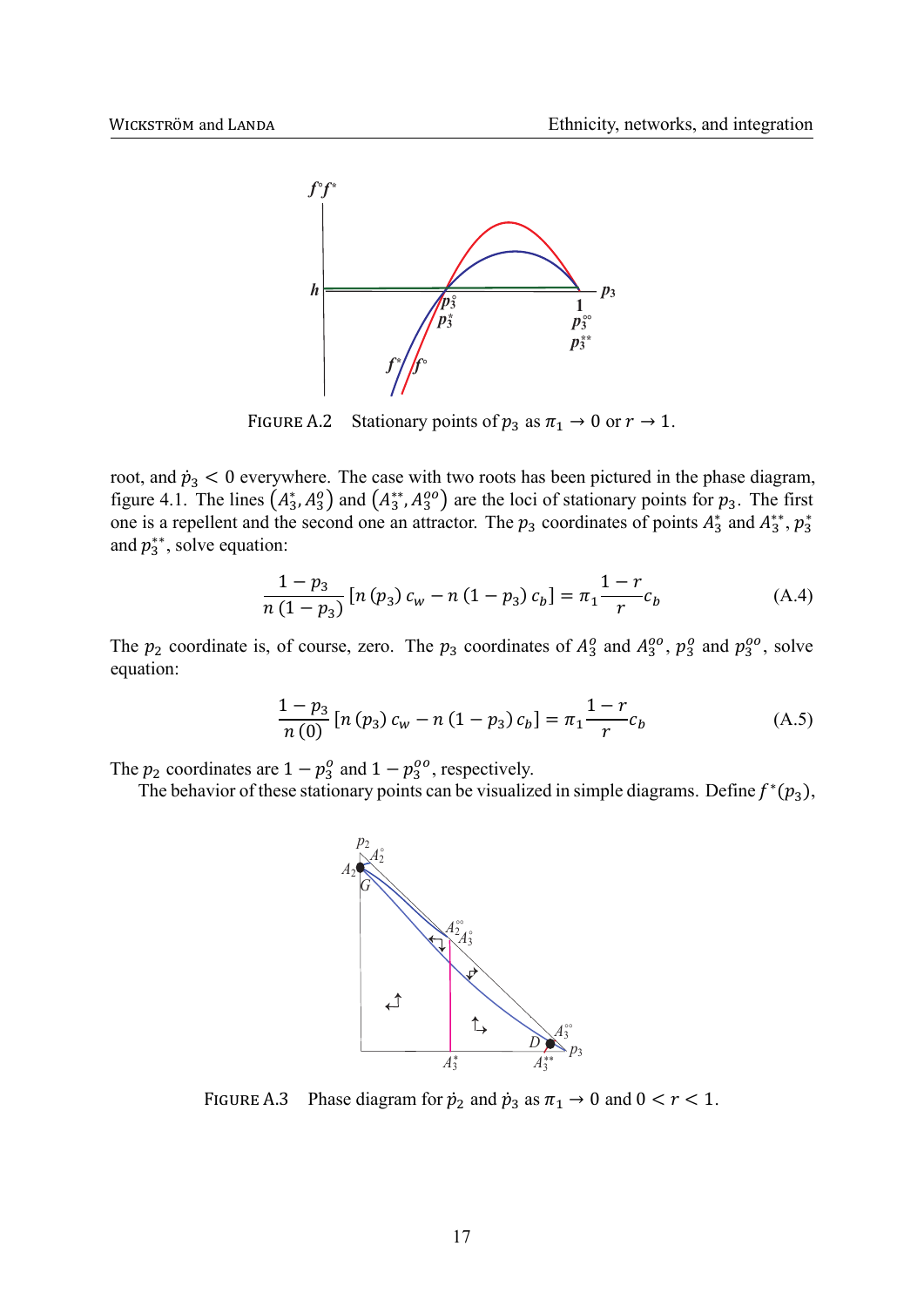

FIGURE A.4 Stationary points of  $p_3$  for sufficiently large values of  $\pi_1$  or sufficiently small values of r,  $0 < \pi_1 < 1$  and  $0 < r < 1$ .

 $f^o(p_3)$ , and h as:

$$
f^*(p_3) := \frac{1 - p_3}{n(1 - p_3)} [n (p_3) c_w - n (1 - p_3) c_b]
$$
  
\n
$$
f^o(p_3) := \frac{1 - p_3}{n(0)} [n (p_3) c_w - n (1 - p_3) c_b]
$$
  
\n
$$
h := \pi_1 \frac{1 - r}{r} c_b
$$
\n(A.6)

We note that:

$$
f^{o}(p_3) = \frac{n(1-p_3)}{n(0)} f^{*}(p_3)
$$
 (A.7)

That is,  $|f^{\circ}(p_3)| \geq |f^*(p_3)|$  and they are equal if  $p_3 = 1$  or if the expression in the square brackets is zero. In figures A.1, A.2, and A.4 the stationary points of  $p_3$  are indicated for different values of  $h$ . Figure A.1 corresponds to the situation in the phase diagram in figure 4.1 with three distinct regions of relevance for the dynamics of  $p_3$ , one with an increasing and two with a decreasing  $p_3$ .



FIGURE A.5 Phase diagram for  $\dot{p}_2$  and  $\dot{p}_3$  as  $\pi_1 \rightarrow 1$  and  $r$  is sufficiently small.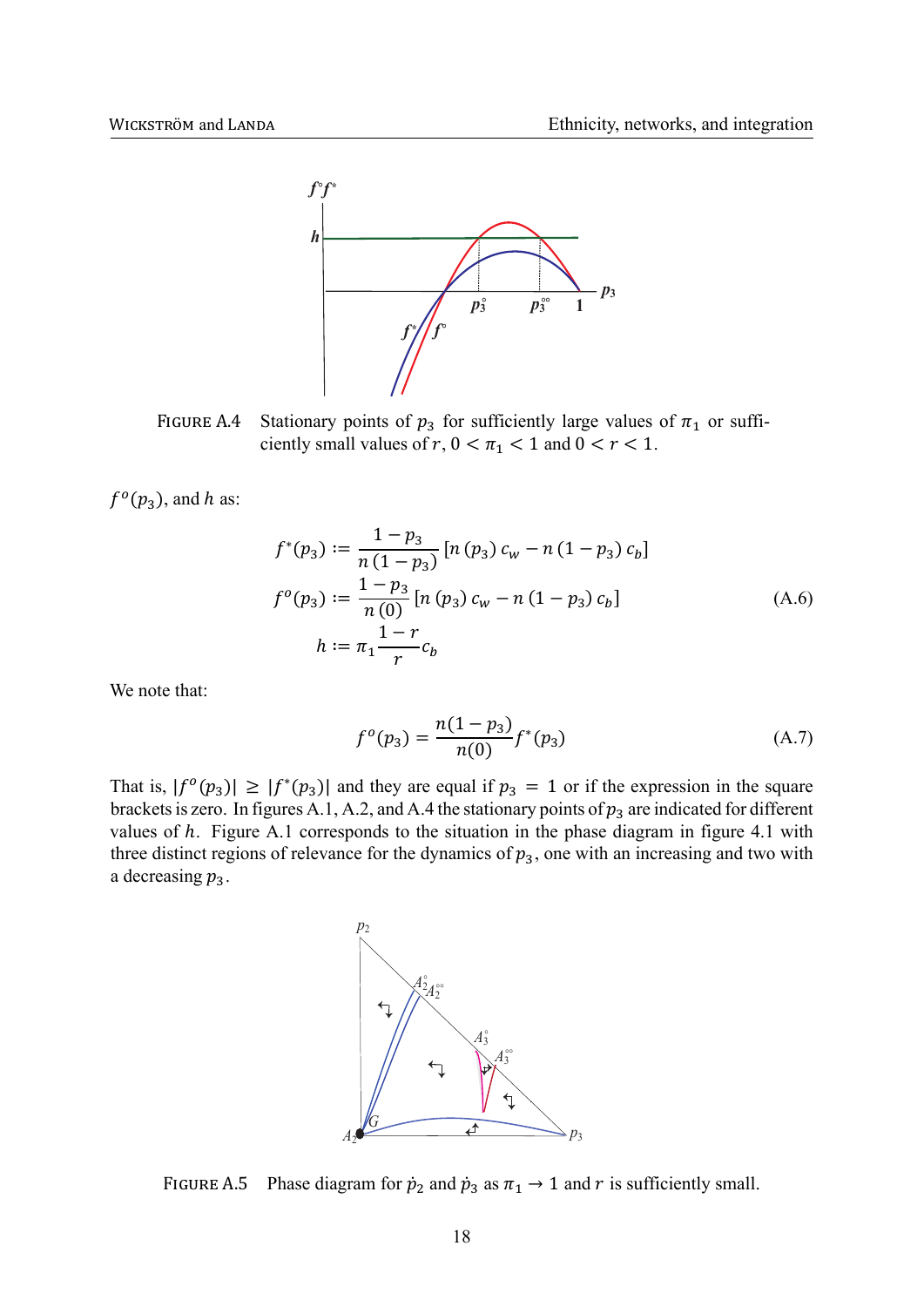

FIGURE A.6 Phase diagram for  $\dot{p}_2$  and  $\dot{p}_3$  for  $0 < \pi_1 < 1$  and r sufficiently small.

In figure A.2 the situation is pictured when  $\pi_1$  approaches zero or  $r$  approaches one. Now,  $p_3^{**}$  and  $p_3^{00}$  approach one and  $p_3^*$  and  $p_3^0$  become identical, in fact, the curve  $(A_3^*, A_3^0)$  becomes a straight line and the curve  $(A_3^{**}, A_3^{oo})$  degenerates to the point  $p_3 = 1$ . The equilibrium in dominant strategies in a world without interaction is a limiting case of an equilibrium in a world with vanishing interaction. The resulting phase diagram with two regions for the dynamics of  $p_3$  is pictured in figure A.3.

In figure A.4  $p_3^*$  and  $p_3^{**}$  disappear and eqilibrium D disappears, too, figure A.5, or becomes globally very unstable, figure A.6, depending on the size of  $\pi_1$ .

#### **A.2 THE DYNAMICS OF**  $p_2$

The equation of motion for  $p_2$  is:

$$
\begin{aligned} \dot{p}_2 &= \left(1 - p_2 - p_3\right)\left(1 - \pi_1\right)\left(1 - r\right)n\left(p_2 + p_3\right)c_W \\ &- p_2\pi_1\left(1 - r\right)n\left(1 - p_2 - p_3\right)c_b \\ &+ p_2p_3r\left[n\left(1 - p_3\right)c_b - n\left(p_3\right)c_w\right] + \left(1 - p_2 - p_3\right)p_3rn\left(1 - p_3\right)c_b \end{aligned} \tag{A.8}
$$

If  $p_2 = 0$ , it reduces to:



FIGURE A.7 Stationary points of  $p_2$  (and  $p_3$ ) for some values of  $\pi_1$  and  $r$ , 0 <  $\pi_1$  < 1 and 0 <  $r$  < 1.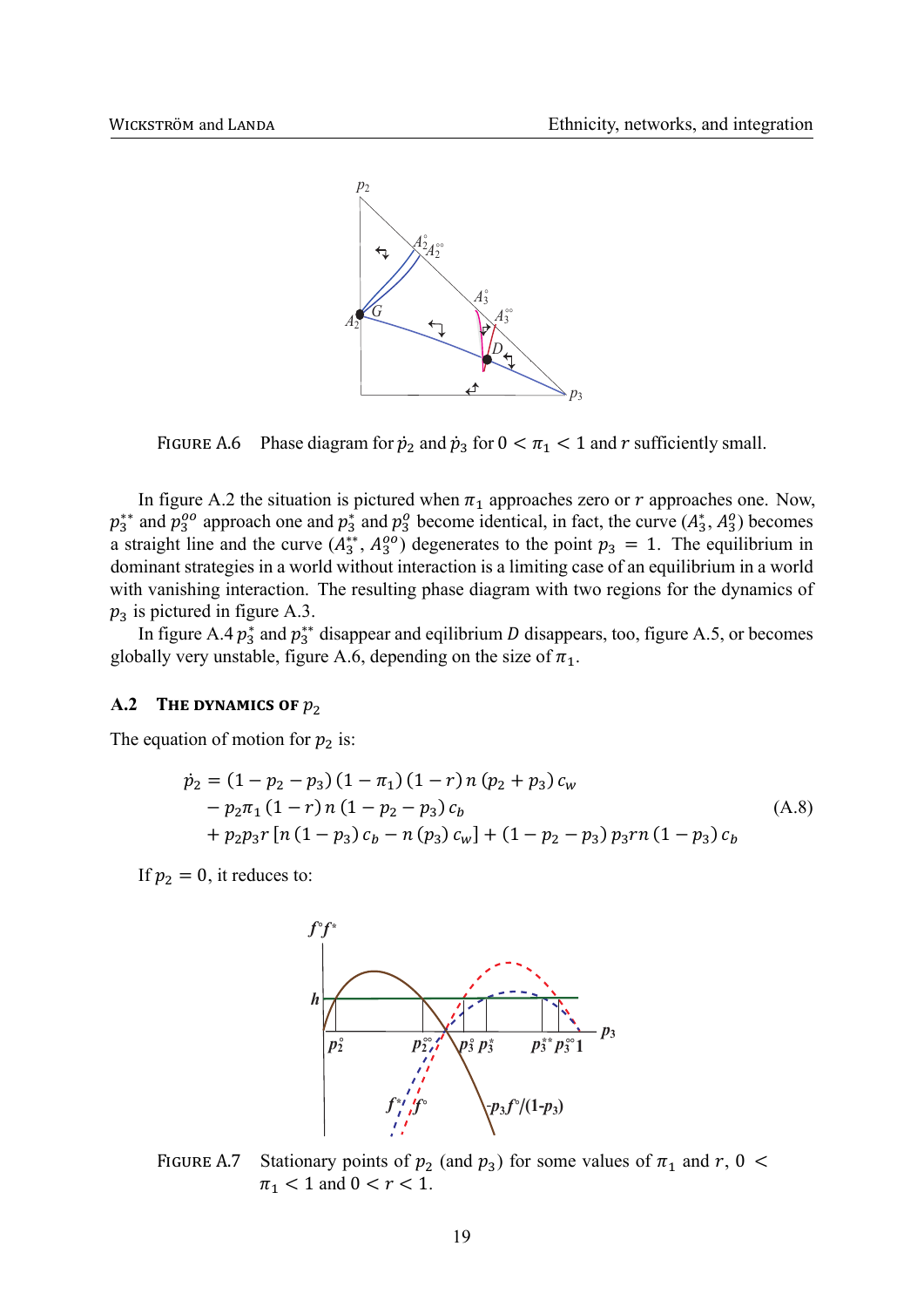

FIGURE A.8 Stationary points of  $p_2$  (and  $p_3$ ) as  $\pi_1 \rightarrow 0$  or  $r \rightarrow 1$ .

$$
\dot{p}_2 = (1 - p_3) [(1 - \pi_1) (1 - r) n (p_3) c_w + p_3 r n (1 - p_3) c_b]
$$
(A.9)

This is positive if  $p_3 < 1$ . For  $p_2 = 1$  we similarly find:

$$
\dot{p}_2 = -\pi_1 (1 - r) n(0) c_b \tag{A.10}
$$

This is negative, unless  $\pi_1 = 0$ . Hence, due to continuity, there is a region in the phase diagram for sufficiently small values of  $p_2$ , where  $p_2$  is growing and a region for sufficiently high values of  $p_2$ , where  $p_2$  is getting smaller. Along the edges of the phase diagram, for  $p_3 = 0$  and  $p_2 + p_3 = 1$ , we can find expressions for the limits of these regions. If  $p_3 = 0$ , we find:

$$
\dot{p}_2 = (1 - p_2) (1 - \pi_1) (1 - r) n (p_2) c_w - p_2 \pi_1 (1 - r) n (1 - p_2) c_b \tag{A.11}
$$

and for  $p_2 + p_3 = 1$ :

$$
\dot{p}_2 = -p_2 \pi_1 (1 - r) n (0) c_b + p_2 p_3 r [n (1 - p_3) c_b - n (p_3) c_w]
$$
 (A.12)

The stationary points on the  $p_3 = 0$  axis are given by the solution of:

$$
\frac{1 - p_2}{n(1 - p_2)} \frac{n(p_2)}{p_2} = \frac{\pi_1}{1 - \pi_1} \frac{c_b}{c_w} \tag{A.13}
$$

Under assumption 3.10, this equation has a unique solution,  $p_2^*$ , which does not depend on r and which is monotone in  $\pi_1$  and equal to one if  $\pi_1$  is zero and zero if  $\pi_1$  is one. The stationary points for  $p_2 + p_3 = 1$  are at  $p_2 = 0$  or given as the solutions to the equation:

$$
\pi_1 \frac{1-r}{r} c_b = \frac{p_3}{n(0)} \left[ n \left( 1 - p_3 \right) c_b - n \left( p_3 \right) c_w \right] \tag{A.14}
$$

This can be rewritten as:

$$
h = -\frac{p_3}{1 - p_3} f^o(p_3)
$$
 (A.15)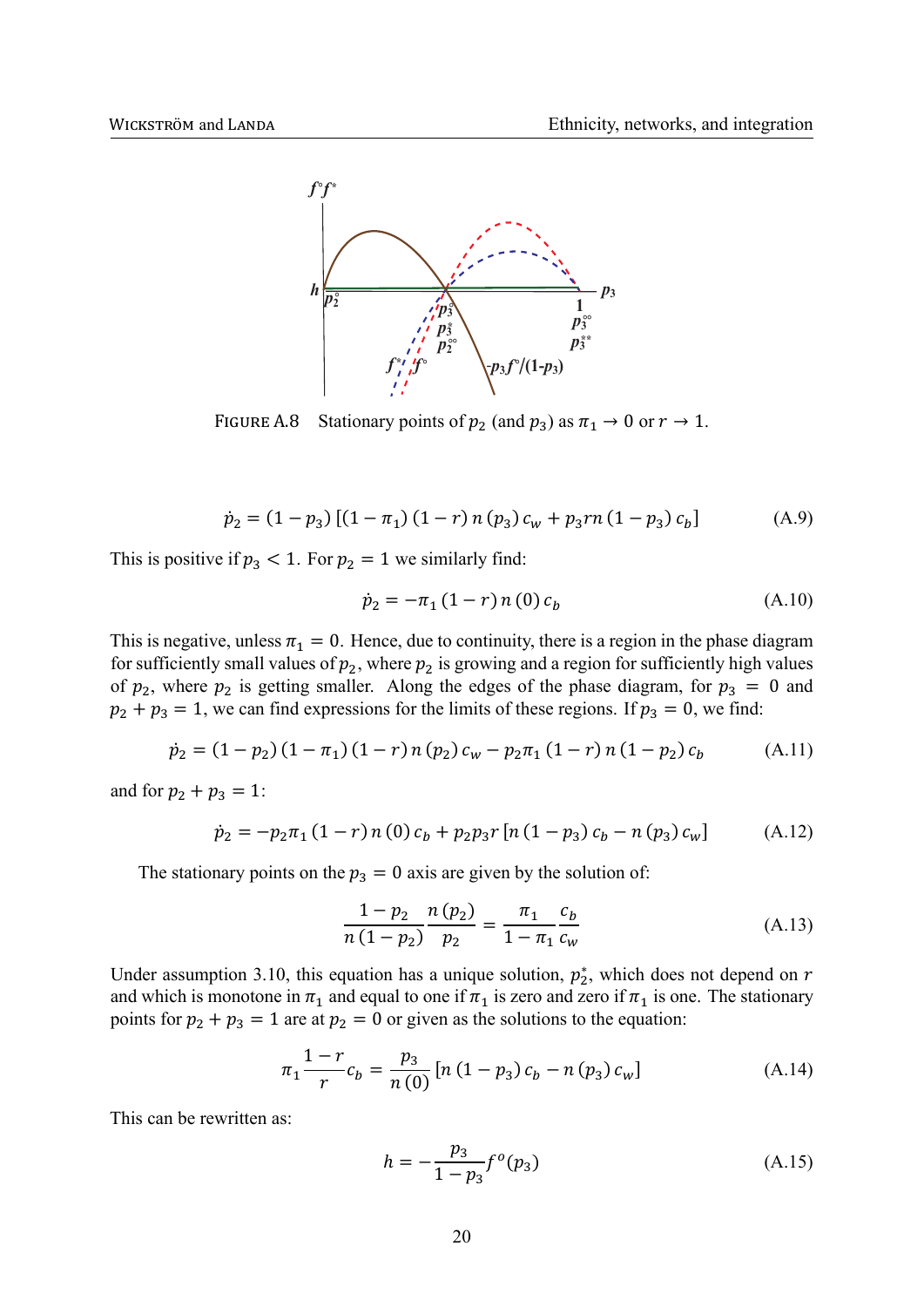

FIGURE A.9 Phase diagram for  $\dot{p}_2$  and  $\dot{p}_3$  for sufficiently small r.

If  $\pi_1$  is sufficiently small and r sufficiently big, this equation will have at least two roots, which are the  $p_3$  coordinates of the points  $A_2^0$  and  $A_2^{00}$ . It is readily seen that these points will lie to the left of the points  $A_3^o$  and  $A_3^{oo}$  in the phase diagram in figure 4.1, since the expression in the square brackets will have to have the opposite sign in the expressions for the stationarity of  $p_2$ and  $p_3$ .

In figures A.7 and A.8 we have indicated, how the stationary points can be found. Figure A. 7 corresponds to phase diagram 4.1. Similarly, in figure A.8 the limiting situation with  $h \to 0$ , corresponding to phase diagram A.3 is illustrated.

#### **GLOBAL STABILITY**  $A.3$

An inspection of the various phase diagrams clearly indicates the smaller is r the more attractive globally becomes equilibrium  $G$ . For sufficiently small values of  $r$  the  $D$  equilibrium even disappears. Furthermore, for sufficiently large values of h (small r and/or large  $\pi_1$ ), the phase diagram consists of only two regions and  $G$  is the only equilibrium, the location of which is determined by the value of  $\pi_1$ , see phase diagram A.9. Hence, contact feeds trust.

#### B **FEASIBLE INTERACTION EQUILIBRIA**

We will show the existence of fixed points of the mappings in section 4.2.1. We show several lemmata.

The mapping  $g(y(p))$  has at least three fixed points,  $p = 0$ ,  $p = 1$ , LEMMA<sub>B.1</sub> and  $p = \hat{p} \in (0, 1)$ .

**PROOF** First two are trivial. For the third one, we note that the function  $g$  is monotone and implicitly defined by

$$
\frac{g(\pi_1)}{1 - g(\pi_1)} = \frac{\pi_1}{1 - \pi_1} \frac{n (g(\pi_1)) c_b}{n (1 - g(\pi_1)) c_w}
$$
(B.1)

and  $\gamma$  by

$$
\frac{\gamma(p_1)}{1 - \gamma(p_1)} = \frac{p_1}{1 - p_1} \frac{\nu(\gamma(p_1)) \kappa_b}{\nu(1 - \gamma(p_1)) \kappa_w}.
$$
 (B.2)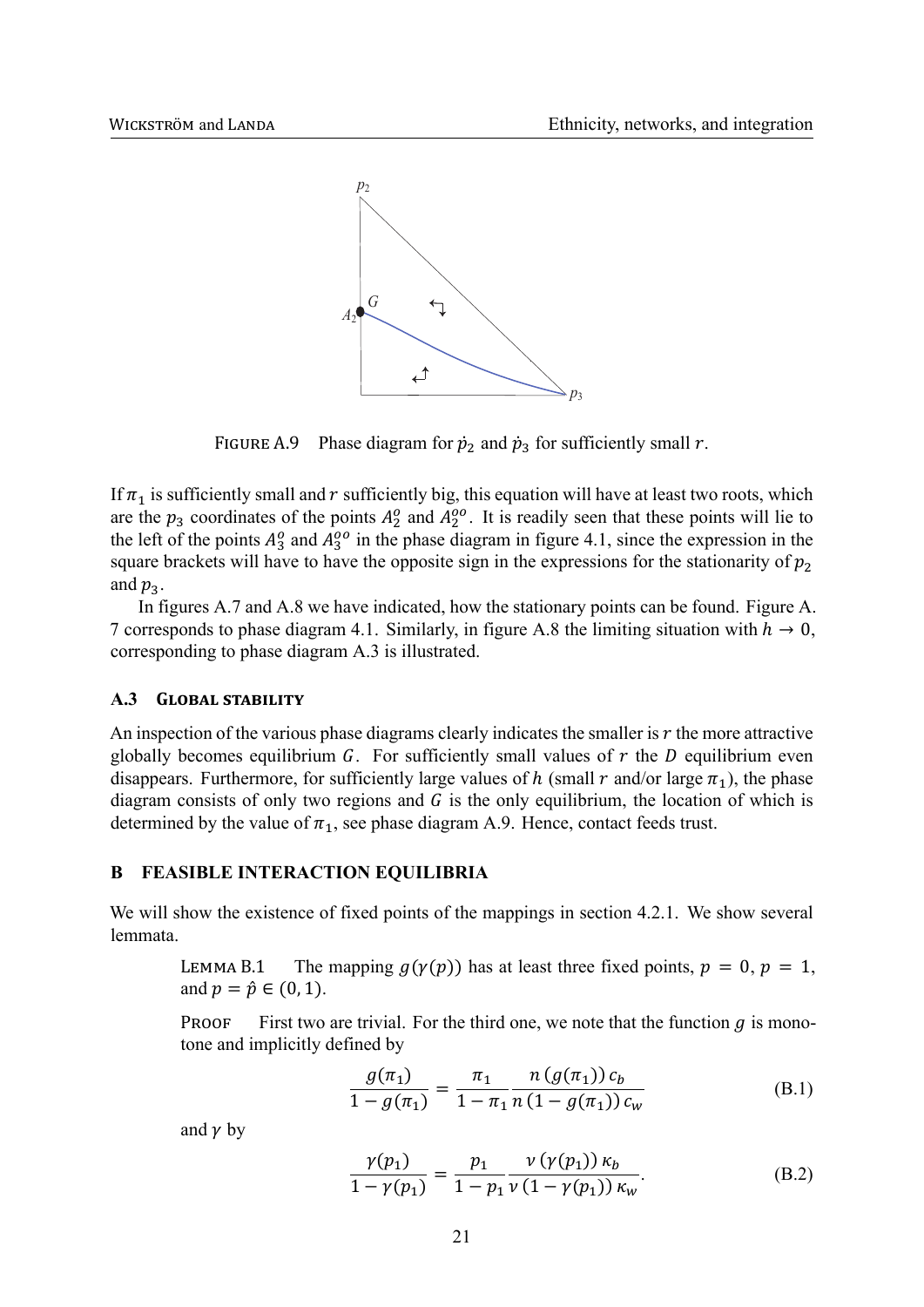The function g has a fixed point  $\check{p}$  given by  $n(\check{p}) c_h = n(1 - \check{p}) c_w$ . In view of assumption 3.11, this point exists, and it is unique if  $n(p)$  is strictly monotone. By the same argument we find the fixed point  $\check{\pi}$  of  $\gamma$ . If  $1 > p > \check{p}$ , then  $q(p) < p$ , and if  $0 \le p \le \tilde{p}$ , then  $g(p) > p$ . The corresponding result holds for  $\gamma$  and  $\tilde{\pi}$ . Combining these results, we find that if  $1 > p > \max\{\tilde{p}, \tilde{\pi}\}\)$ , then  $g(\gamma(p)) < p$ , and if  $0 < p < \min{\{\tilde{p}, \tilde{\pi}\}\$ , then  $g(\gamma(p)) > p$ . By continuity, the fixed point  $\hat{p} = g(\hat{\pi})$ exists and min{ $\check{p}, \check{\pi} \le \hat{p} = g(\hat{\pi}) \le \max{\{\check{p}, \check{\pi}\}\}\$ , and by the same token  $\hat{\pi} = \gamma(\hat{p})$  also satisfies  $\{\check{p}, \check{\pi}\} \leq \hat{\pi} = \gamma(\hat{p}) \leq \max\{\check{p}, \check{\pi}\}.$ 

REMARK B.1 If the two groups are identical,  $\hat{p}$  is unique and equal to  $\check{p} = \check{\pi}$ .

LEMMA B.2 The mapping  $q(\delta_1(p))$  has at least one fixed point,  $p = 0$ .

PROOF Trivial. ■ PROOF Trivial.

LEMMA B.3 The mapping  $d_1(\delta_1(p))$  has at least one fixed point,  $p = 0$ .

PėĔĔċ Trivial. ■

There exist then at least the six feasible equilibria listed in section 4.2.1.

#### **C PROOF OF PROPOSITION 4.2.2**

We linearize the system 4.2 at the various equilibria and calculate the eigenvalues of the determinants of the matrices of partial derivatives of the equations of motion. The matrices of partial derivatives are given in appendix D. The eigenvalues associated with the various equilibria are:

*Equilibrium (i)*:

$$
\begin{pmatrix}\n\lambda_1 \\
\lambda_2 \\
\lambda_3 \\
\lambda_4\n\end{pmatrix} = \begin{pmatrix}\n-a - \frac{r}{1 - \rho}(a - b) < 0 \\
-a - \frac{r}{1 - \rho}(a - \beta) < 0 \\
\frac{1}{2}\left(-a - \alpha + \sqrt{(a + \alpha)^2 - 4(a\alpha - \beta b)}\right) < 0 \\
\frac{1}{2}\left(-a - \alpha - \sqrt{(a + \alpha)^2 - 4(a\alpha - \beta b)}\right) < 0\n\end{pmatrix},
$$
\n(C.1)

where  $a = a(1), \alpha = \alpha(1), b = b(0), \beta = \beta(0)$ . Since  $a(1) > b(0) > 0$  and  $\alpha(1) > \beta(0) > 0$ , all four eigenvalues are real and negative. Hence, equilibrium (1) is locally stable.

*Equilibrium (iii)*:

$$
\begin{pmatrix}\n\lambda_1 \\
\lambda_2 \\
\lambda_3 \\
\lambda_4\n\end{pmatrix} = \begin{pmatrix}\n- e (1, 0) < 0 \\
- e (1, 0) < 0 \\
- e (1, 0) < 0 \\
\frac{1}{2} \left( - \beta - b + \sqrt{(\beta + b)^2 - 4 (\beta b - \alpha a)} \right) < 0 \\
\frac{1}{2} \left( - \beta - b - \sqrt{(\beta + b)^2 - 4 (\beta b - \alpha a)} \right) < 0\n\end{pmatrix},\tag{C.2}
$$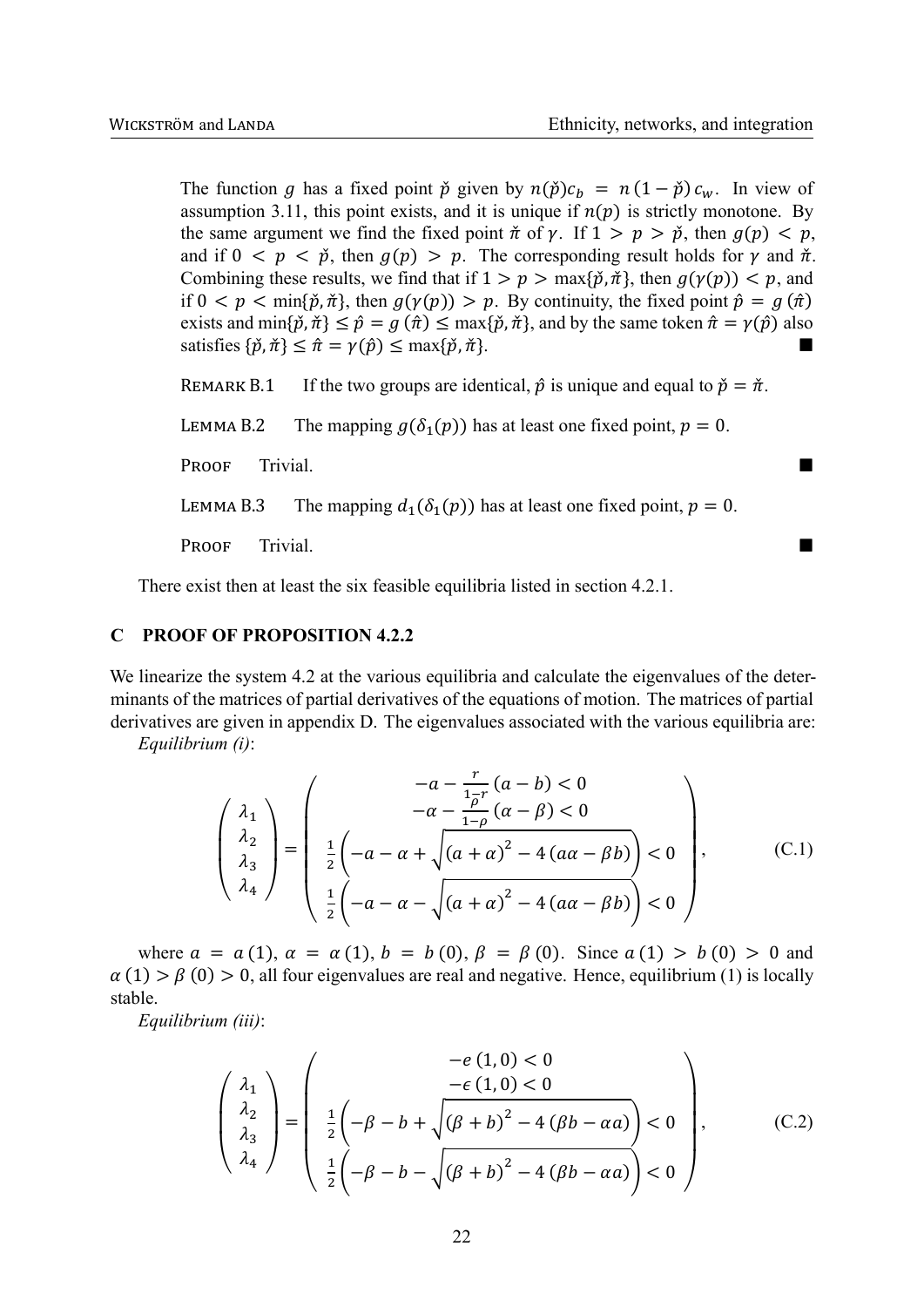where  $a = a(0), \alpha = \alpha(0), b = b(1), \beta = \beta(1)$ . Since  $b(1) > a(0) > 0$  and  $\beta(1) > \alpha(0) > 0$ , all four eigenvalues are real and negative. Hence, equilibrium (3) is locally stable.

*Equilibrium (iv)*:

$$
\begin{pmatrix}\n\lambda_1 \\
\lambda_2 \\
\lambda_3 \\
\lambda_4\n\end{pmatrix} = \begin{pmatrix}\n- e (1, 0) < 0 \\
\frac{e (0, 1) < 0}{e (0, 1) < 0} \\
\frac{1}{2(1-\rho)} \left( -w + \sqrt{w^2 - 4(1-\rho) \left[ b\beta - \alpha a (1-\rho) \right]} \right) < 0 \\
\frac{1}{2(1-\rho)} \left( -w - \sqrt{w^2 - 4(1-\rho) \left[ b\beta - \alpha a (1-\rho) \right]} \right) < 0\n\end{pmatrix},\n\tag{C.3}
$$

where  $a = a(0), \alpha = \alpha(0), b = b(1), \beta = \beta(1),$  and  $w := b(1 - \rho) + \beta$ . Since  $b(1) >$  $a(0) > 0$  and  $\beta(1) > \alpha(0) > 0$ , all four eigenvalues are real and negative. Hence, equilibrium  $(4)$  – and, by symmetry, equilibrium  $(5)$  – is locally stable.

*Equilibrium (vi)*:

$$
\begin{pmatrix}\n\lambda_1 \\
\lambda_2 \\
\lambda_3 \\
\lambda_4\n\end{pmatrix} = \begin{pmatrix}\ne(0,1) < 0 \\
\varepsilon(0,1) < 0 \\
\frac{1}{2\omega} \left(-w + \sqrt{w^2 - 4\omega \left[b\beta - \alpha a\omega\right]}\right) < 0 \\
\frac{1}{2\omega} \left(-w - \sqrt{w^2 - 4\omega \left[b\beta - \alpha a\omega\right]}\right) < 0\n\end{pmatrix},\tag{C.4}
$$

where  $a = a(0), \alpha = \alpha(0), b = b(1), \beta = \beta(1), \omega = (1 - r)(1 - \rho)$ , and  $w := b(1 - \rho) +$  $\beta(1 - r)$ . Since  $b(1) > a(0) > 0$  and  $\beta(1) > \alpha(0) > 0$ , all four eigenvalues are real and negative. Hence, equilibrium (6) is locally stable.

*Equilibrium (ii)*:

Here, in order to make the problem tractable, we have to make the assumption that both groups have identical functions describing their behavior. That is,  $a(x) = \alpha(x)$ ,  $b(x) = \beta(x)$ , etc., which, of course, implies that  $\hat{p} = \hat{\pi}$ . Then the eigenvalues are:

$$
\begin{pmatrix} \lambda_1 \\ \lambda_2 \\ \lambda_3 \\ \lambda_4 \end{pmatrix} = \begin{pmatrix} d > 0 \\ -\hat{p}a(\hat{p}) - \frac{r}{1-r} [a(1) - b(0)] < 0 \\ -\hat{p}a(\hat{p}) - \frac{r}{1-r} [a(1) - b(0)] < 0 \\ -2a(\hat{p}) + d < 0 \end{pmatrix},
$$
(C.5)

where  $d := \hat{p}(1-\hat{p})(1-r)\left|\frac{\partial n(1-\hat{p})}{\partial (1-\hat{p})}\right|$  $\frac{\partial n(1-\hat{p})}{\partial (1-p)}c_w + \frac{\partial n(\hat{p})}{\partial p}c_b$ . The last inequality follows from the fact that, by assumption 3.10,  $a(\hat{p}) > d$ .

The positive eigenvalue  $d$  is associated with the eigenvector

$$
\begin{pmatrix} e_{p_1} \\ e_{p_2} \\ e_{\pi_1} \\ e_{\pi_2} \end{pmatrix} = \begin{pmatrix} 1 \\ -1 \\ 1 \\ -1 \end{pmatrix}.
$$
 (C.6)

Hence, a perturbation increasing (or decreasing)  $p_1$  and  $\pi_1$  by a small amount, holding  $p_1$  +  $p_2$  and  $\pi_1 + \pi_2$  constant (which is a movement in the two simplices) will cause a movement away from the equilibrium (2). Equilibrium (2) is thus unstable.